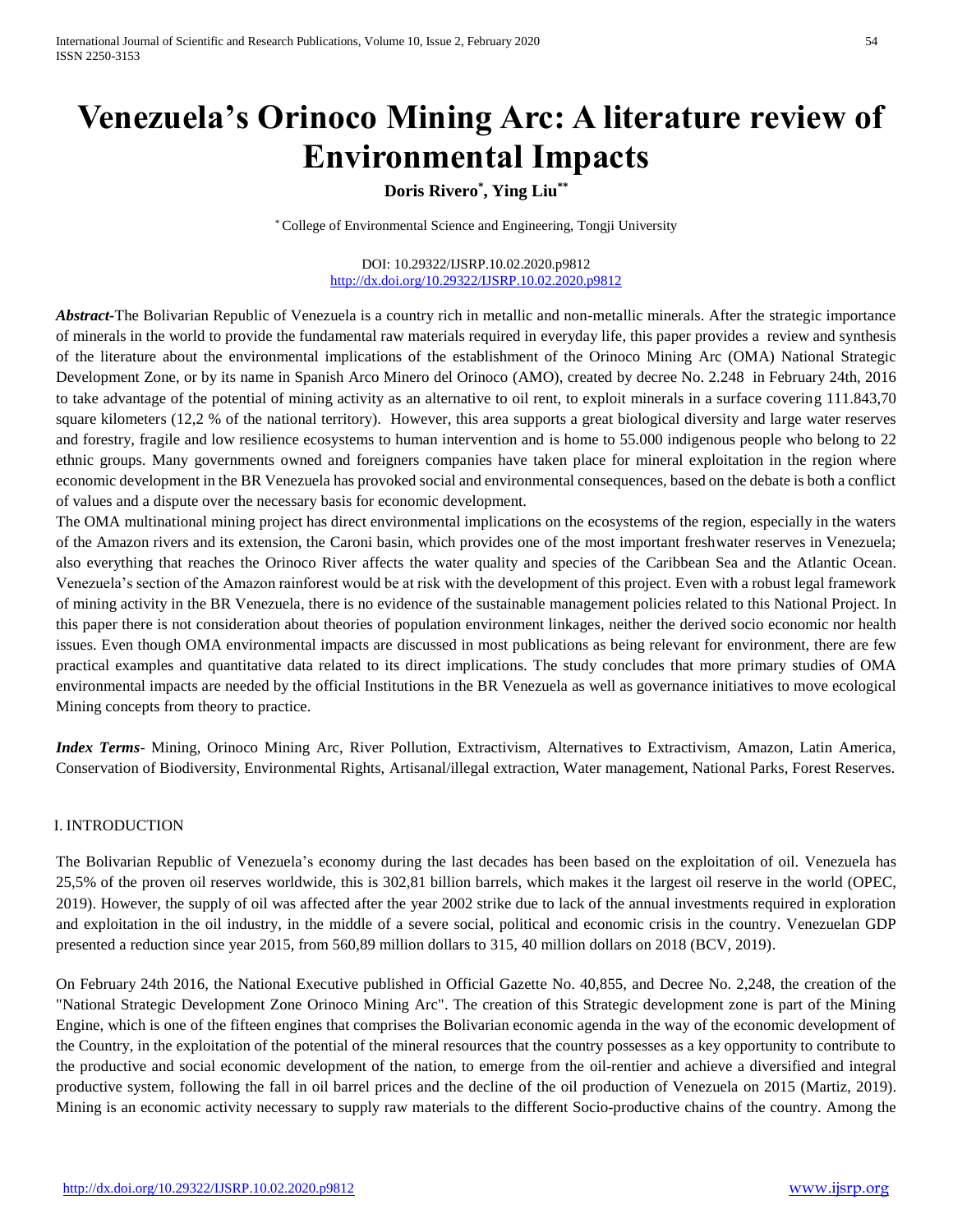minerals present in the area are: gold, iron, diamond, and coltan, which exists only in seven countries of the world and is used in the manufacture of electronic devices such as cell phones, computers, satellites, televisions, and music players.

Under the regulation and control of the State, the OMA project seeks to bring some 135 companies from around the world to invest in a territory of over 111.843,70 square kilometers. (Km2) This "Strategic Development Zone," covers around 12% of the national BR Venezuela territory. This Area is bigger than 19 American Countries and 17 European Countries (PROVEA, 2016). From a Regional description, this Zone occupies 46% of the Bolivar state, a large part of 10 of the 11 municipalities of the state, entity that concentrates the largest territorial proportion of the country, in contrast to one of the lowest population densities.

The area destined for this project covers tropical rainforests of the Venezuelan Amazon rainforest, the world's largest remaining tropical rainforest, furthermore, large extensions of fragile soils, an extraordinary biodiversity, and strategic sources of water, it is home to the largest water and forest reserves in the country: Venezuelan Guayana, which constitutes the upper reaches of the Guiana shield. In addition to the environmental implications on the delicate ecosystems of the region, the OMA project has large-scale effects from the socio-economic point of view for the inhabitants of the zone. Furthermore, Bolivar State has an enormous eco touristic potential, such a varied of national parks and natural monuments which represents a great stimulus to visit their places. The indigenous people of this region, who belong to the Caribe; Yanomami and Saliva tribe, will have to seriously alter their way of life and economic sustenance, where the mining operations proposed by the Decree go ahead.

The available literature, which has been synthesized within this paper, is primarily focused upon the great debates, controversies and confrontations generated by the creation of the OMA involving different actors and sectors of the national life. The analysis of environmental conflicts in Venezuela dates from 1980; the environmental aspect focuses on pointing out the consequences environmentally negative liberalized regimes adopted by the governments of the countries of Latin America and the Caribbean, as an indispensable measure to "competitively" insert themselves into the "global market". In the territory, there are long-standing conflicts, product of illegal mining, where trade unions, mafias, merchants, traffickers, irregular armed groups, military, and government officials control mining activity. Environmentalists, university experts, and Indigenous communities don't think that the proposal to regularize activities in the area by opening it to multinational mining corporations would drive illegal miners away. Furthermore, environmentalists denounce the lack of environmental impact assessment required by the current legal order for the development of this project.

Worldwide, mining is considered a cause of forest environmental destruction. Some of the impacts are direct, while others are indirect. Open pit mines completely transform the environment in the specific localities affected (Fearnside, 1990). Mining activity is rapidly increasing as an agent of environmental destruction in Amazonia. among its negative environmental impacts it is possible to quote; increased deforestation, loss of biodiversity, deterioration of water quality from surface runoff and river course, soil elimination and contamination, incorporation of pollutants, mainly heavy metals in the neighboring communities. This paper examines the literature about the Environmental implications of the OMA, without considering health; social, economic, political and cultural implications of the OMA. In this sense, literature is summarized from four scenarios: (i) OMA Institutional Framework; (ii) OMA legal Framework; (iii) OMA Environmental Impacts (iv) OMA Policies for Sustainable development.

## II. ORINOCO MINING ARC PROJECT AREA

Venezuelan Guiana is the territory covered by the states of Amazonas, Bolívar and Delta Amacuro and covers an area of 458,345 km2 (Padilla, 2006). The Guiana Shield is a very old geological formation (Precambrian) that extends through 5 countries in the north of South America. In the BR Venezuela, it covers the region south of the Orinoco River (45% of the national territory). The history and geological characteristics of this extension in the national territory have equally influenced the presence of a high diversity of mineral resources such as gold, diamond, iron and bauxite, Indigenous have boosted mining activity for centuries: gold and diOMAnd mining, has been developed more locally and handcrafted, while iron and bauxite mining has been developed on large and industrial scale (Explora, 2018). In general, the soils of Venezuelan Guiana are very poor in nutrients, due to the antiquity of the parental material and to repeated processes of washing, erosion, transport and deposition. Several authors (Lozada, 2017; Gold, 2003) explain that these characteristics generate fragility to ecosystems; some of them take many years in recovering its conditions naturally originals after a disturbance, or require restoration work to achieve some plant cover.

The Orinoco Mining Belt is located south of the Orinoco River, in the northern part of the Bolivar state, Bolivarian Republic of Venezuela. It has a total area of 111 843.70 km2. According to the Ministry of People's Power for Ecological Mining Development,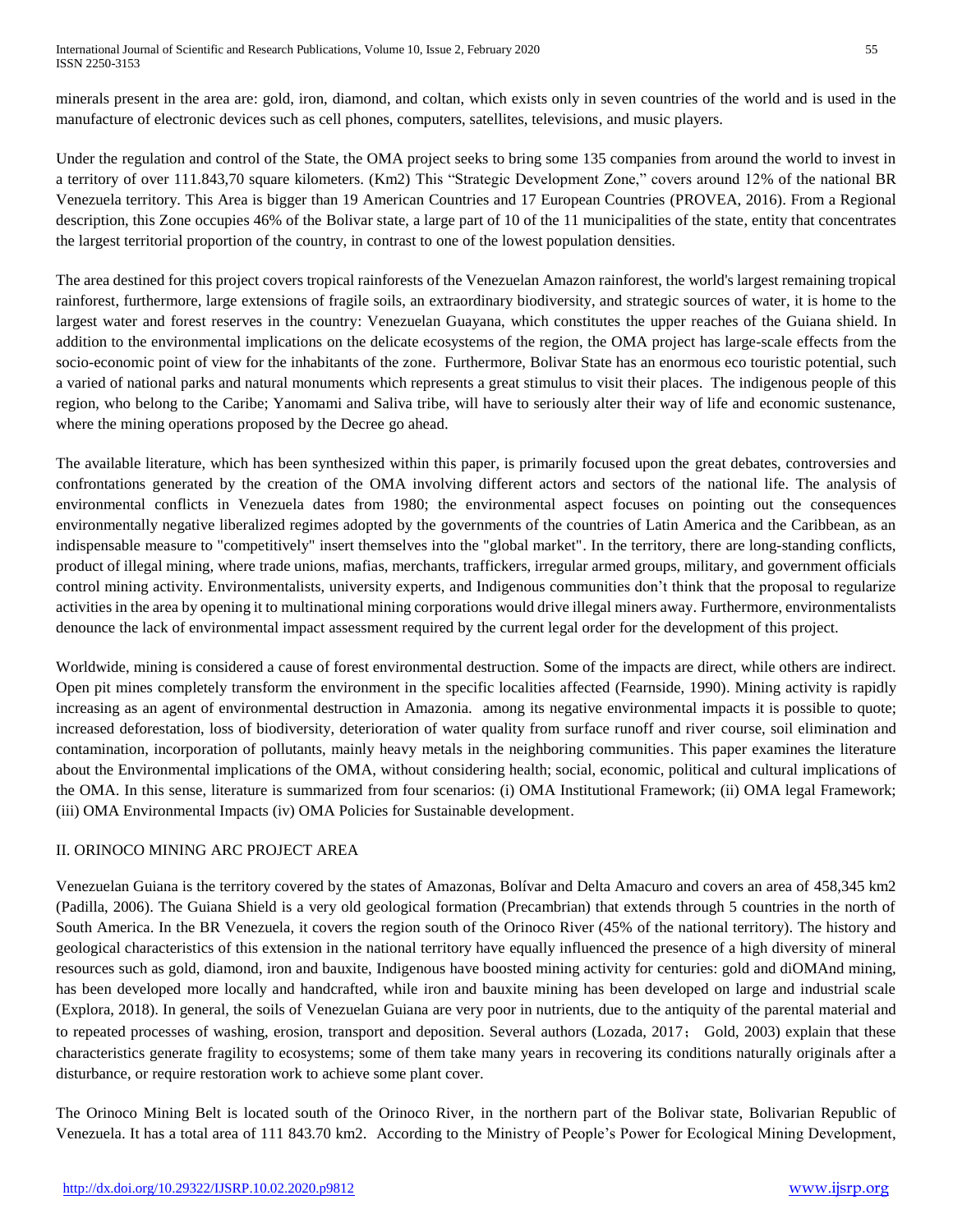International Journal of Scientific and Research Publications, Volume 10, Issue 2, February 2020 56 ISSN 2250-3153

the activities of exploration and exploitation are being carried out in just 5%, of that surface (MPPDME, 2018). According to this Ministry, once the exploration stage is completed, it is estimated that mineral exploitation will be carried out only in 1.5% of the Mining Arc.

It should be noted that the OMA is internally organized in four (4) areas for the purpose of development and administrative organization, and it is subdivided into smaller units according to the strategic minerals located in their subsoil. Gold, coltan, iron, and diamond are the most important of those minerals (Rosales, 2017). First Area named "Juana la Avanzadora" which surface area is 24,680.11 km2, located on the westernmost area, with the Cuchivero River as its eastern border, it mostly exploitation of Granite; Bauxite; Coltan, Rare Earth Minerals and diamond. Second Area named "Manuelita Saenz", which surface area is 17,246.16 km2; between the Cuchivero and Aro rivers, exploitation of Iron, Gold and diamond. Third Area named "Juana Hipolita", surface area is 29,730.37 km2; between the Aro river and the eastern limit of the Arco Minero, exploitation of iron; granite; quartz; bauxite and gold. Fourth Area "Josefa Camejo"; this area adds to the Arco Minero the Imataca Forest Reserve. Fourth Area surface area is 40,149.69 km2, mostly holds Gold; Bauxite; Copper; Kaolin and Dolomite.

The National government has placed more emphasis on Gold exploitation. According to the Minister of Petroleum and Mining and President of PDVSA, it is estimated that the gold reserves in the area would be 7,000 tons, which at current prices would represent about 280,000 million dollars. Regarding mineralized regions with primary gold, the area of El Callao occupies a preponderant place. This area has recently been designated as the most violent in Venezuela, with a homicide rate that in 2017 grew more than 800 percent over the previous year (Blanco & Agudo, 2018). According to Rosales (2019), Las Cristinas and Las Brisas gold mines, located within the OMA, represent some of the most promising gold mines in Venezuela and in the whole of South America. Several authors (Lozada, 2017; Yerena, 2011) express this region has been the center of gold production since the Colonial era, in the 18th century (1842). In table one, Venezuela Mineral International legal certification is represented.

| Venezuela Mineral International Legal Certification |                     |                    |
|-----------------------------------------------------|---------------------|--------------------|
| <b>Mineral</b>                                      | Ton                 | Million $\epsilon$ |
| Gold                                                | 262.928.472         | 94.000             |
| Bauxite                                             | 321.350.000         | 14.000             |
| Nickel                                              | 28.927.980          | 284.000            |
| Iron                                                | 14.678.000.000      | 717.000            |
| Phosphate                                           | 7.400.000           | 666                |
| Feldspar                                            | 4.770.629           | 281                |
|                                                     |                     |                    |
| Diamond                                             | 1020 million carats | 136.000            |

Table 1.

Figure 1



Source: Behm, (2016)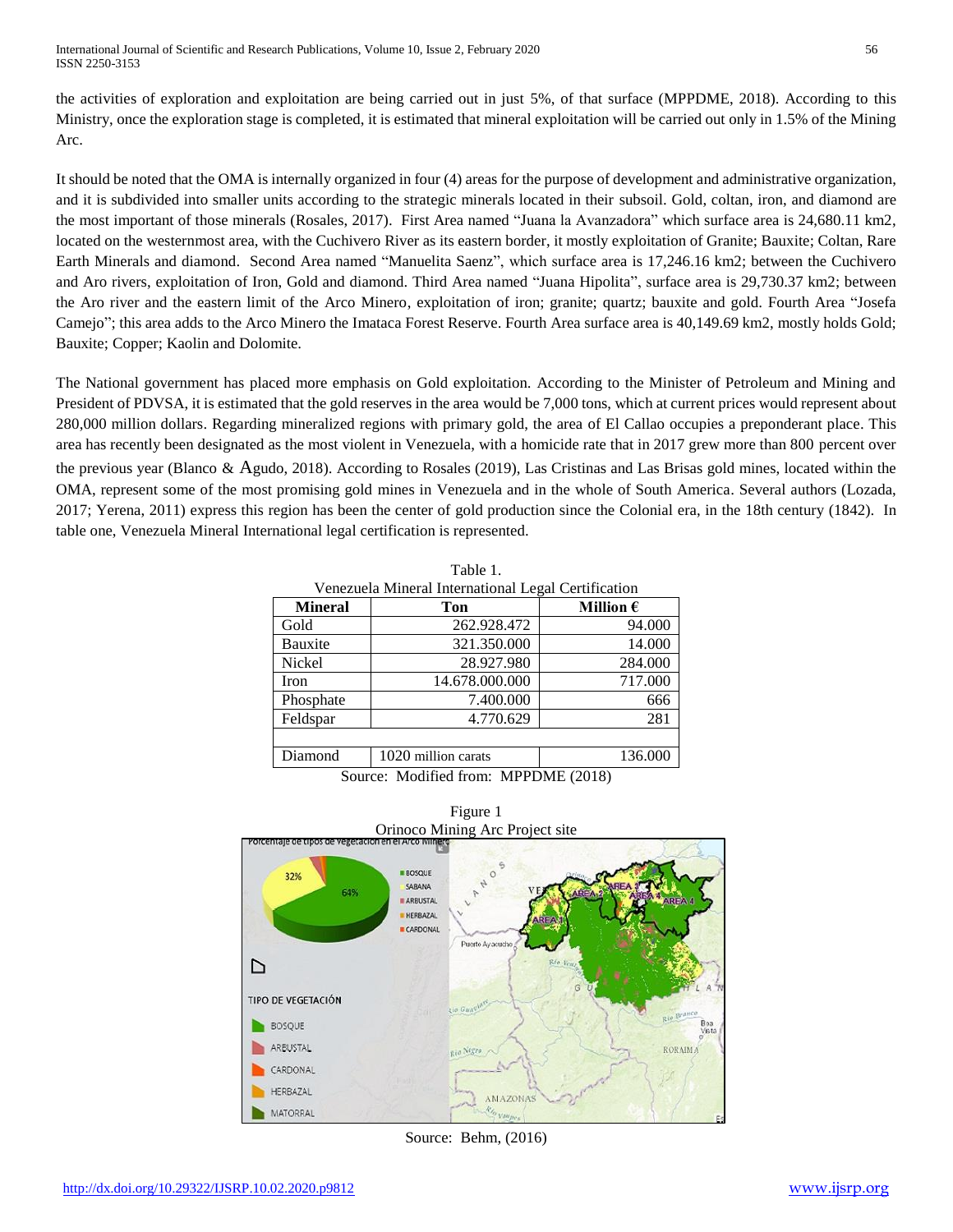## II. RESEARCH DATA AND FINDINGS

Qualitative and Qualitative data were collected from online resources, an initial literature review was performed following the framework proposed by Odell, et al., (2018) capturing the main relationships of concern in the literature, getting the patterns that emerge from this review. This forms the foundation of a broader and more detailed analysis of existing academic and policy literature. Fortyfour (44) publications were sourced, including peer-reviewed articles, policy papers, scientific reports, official publications, research articles on scientific journals, university educational institutions and symposium declarations. Their content was synthesized using the thematic analysis method to address the raised issue. Four key themes were identified: (i) OMA Institutional Framework; (ii) OMA legal Framework; (iii) OMA Environmental Impacts (iv) OMA Policies for Sustainable development.

#### **(i) Orinoco Mining Arc Institutional Framework**

The Venezuelan mining industry is underdeveloped, if compares with the levels of industrialization of other Latin American countries. The mining legislation that governs and administers it is national for metallic minerals, and state (local) for most minerals non-metallic varying from state to state (Martiz, 2019). On year 2015, in Gazette N  $^{\circ}$  40.634, of the Presidential Decree 1.701 Apr 7<sup>th</sup>, the Ministry of Environment and Natural Resources was eliminated, this produced reaction within diverse sectors of civil society asking to reverse the decree and warning of the consequences for the conservation of the environment, the climate and the sustainable management of the country natural resources (PROVEA, 2016). After this fact, Ministry of Eco socialism and Water (MINEA) was created. One year later, on June 9th, 2016, the Ministry of People's Power for Ecological Mining Development (In spanish MPPDME) was created by Presidential Decree No. 2350, published in the Official Gazette No. 40 922; in order to establish a governing entity on mining matters in Venezuela. which would work in parallel with the Ministry of Eco socialism and Waters (MINEA). About this Ministry, Lozada (2017) maintain that mining cannot be ecological because it can generate very serious environmental impacts that, although they may have control measures, prevent restitution of the ecosystem to its original condition, or the recovery of that state, would imply a span that exceeds of one generation.

Martiz, (2019) explains the role of the State and the Institutional framework and how the implementation of state, mixed and military companies has led to Mining Sector to a situation of disorder and confusion, unprecedented in the country. The Government has focused gold and diamond mining at the OMA in Small Mining or Artisanal Mining which estimating some 40,000 miners to execute it. With small miners operation, gold production has raised at 8.5 tons in 2017, as well as 2,000 carats of diamond and 9.1 tons of gold in 2018 first semester entering the Venezuela Central Bank. About the Small scale and illegal mining activities, Rosales (2019) explains the lack of institutional capacity to control it and long-term bias towards Artisanal scale mining (ASM) activities contribute to precarious work as well as unsafe and potentially exploitative conditions of irregular miners. Surface mining is the dominant method of mining used by small-scale mining artisans due to its cost effectiveness, low capital intensity and minimal technical skill requirement (Mensah et al., 2015). MPPDME (2017) explains the mining sector has had weaknesses in the management of the implementation of the plans for guidance and support for small mining. According to Siegel and Veiga (as cited from Rosales, 2019), formalization in this context refers to creating provisions in state legislation that can incorporate ASM, allowing for proper regulation which can allow for mitigation of environmental and health impacts of the activity. Even when the participation of the Bolivarian National Armed Force is preponderant in the issue of the OMA institutionalism such as nowadays they are the responsible for safeguarding, protecting and maintaining harmony in the sector.

In terms of Industrial mining in the OMA, in two years since the creation of the OMA, senior officials stress that despite the interest shown by companies, the government has signed agreements with local mining organizations (interviews with Victor Cano, 2018; and Franklin Ramirez, 2019). In none of the cases where they have been signed compromise letters or where enterprises have been consolidated mixed enterprises and signed contracts for the exploration and exploitation, there is no information of content, at present date, it is impossible to have access to this information, it is not published in any state, or media portal of communication, conditions and details of these negotiations which are unknown to the general public (PROVEA, 2016). Nevertheless, Barreto (2018) explains 16 companies have formalized agreements and four joint ventures have been created, of which only one has a visible presence in the eastern part of the Orinoco Mining Arc. The formation of joint ventures is carried out through an association between the Bolivarian Republic of Venezuela through the Venezuelan Mining Corporation (CVM), with other public or private organizations, national or international, in which the Venezuelan State has a participation between 55% and 20% of the share capital and the private participation is between 45% and 80% (MPPDME, 2018). The State grants the joint venture the right to explore, extract and process the minerals, through the Ministry of People's Power for Ecological Mining Development.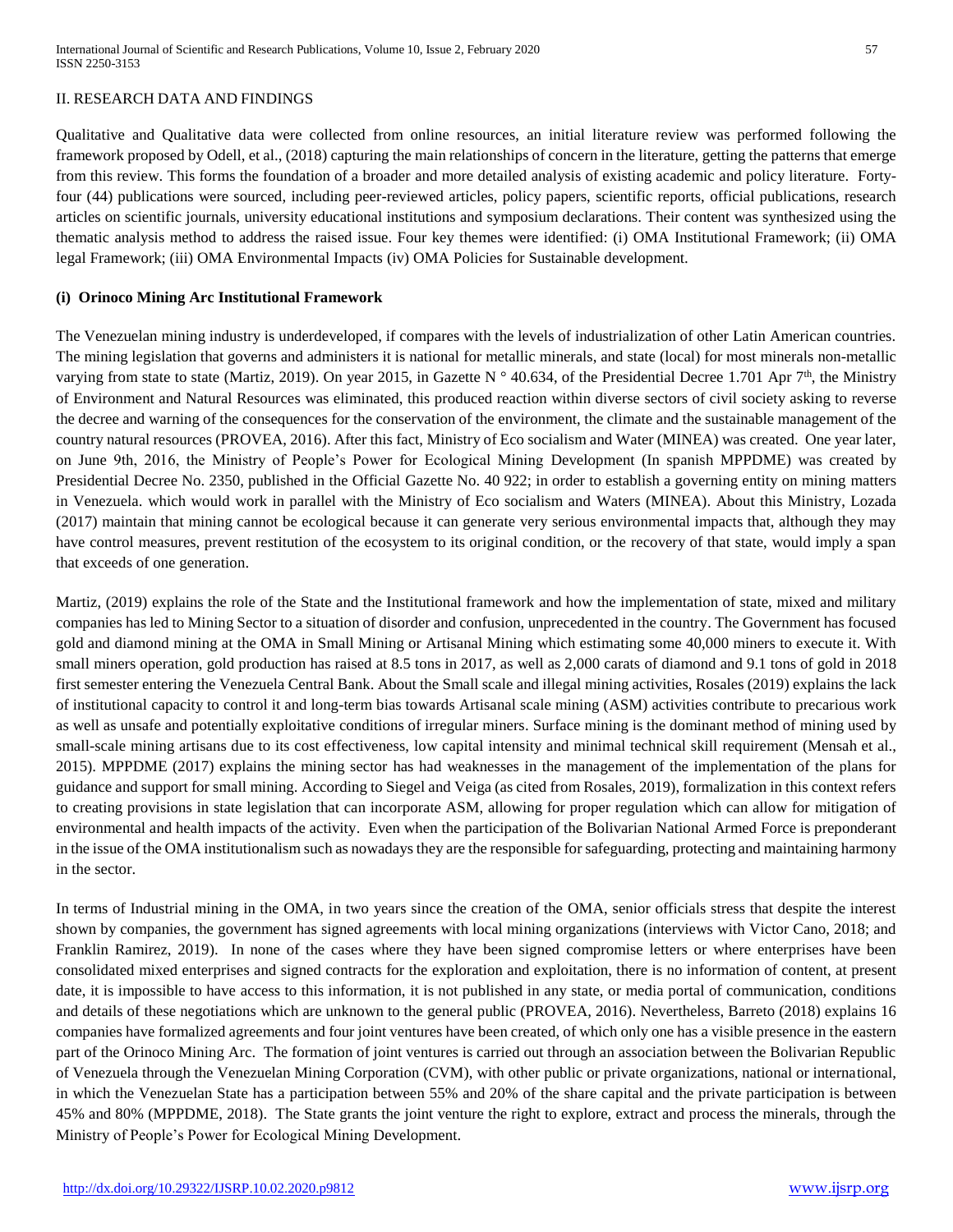| o esta           |              |
|------------------|--------------|
| I<br>I<br>$\sim$ | ٦<br>×<br>۰, |
|                  |              |

| Company                                | Date               | Country              | <b>Mineral</b>            |
|----------------------------------------|--------------------|----------------------|---------------------------|
| Gold Reserve                           | Feb 24th 2016      | Canada and Venezuela | Gold                      |
| CAMC Engineering Co.                   | Feb 24th 2016      | China                | Coltan Area 1             |
| Afiridiam                              | Feb 24th 2016      | Congo                | Diamonds, gold and Coltan |
| Barrick Gold Int. Corp.                | Aug $26^{th}$ 2016 | Canada and Venezuela | Gold and copper           |
| <b>Yankuang Group</b>                  | Feb 24th 2016      | China                | Gold Area 4               |
| Faox Corp                              | Aug $5^{th}$ 2016  | Venezuela            | Coltan                    |
| <b>Energold Drilling Corp Minerals</b> | Aug 5th 2016       | Canada               | services                  |
| Bedeschi                               | Aug $26^{th}$ 2016 | Italy                | steel                     |
| Guaniamo Mining Company                | Aug $5^{th}$ 2016  | <b>USA</b>           | Diamonds                  |

Table 2 Private National and International companies involved in The Orinoco Mining Arc

Source: Modified from <https://aguayvidanoalamina.blogspot.com/2016/09/>

#### **(ii) Orinoco Mining Arc Legal Framework**

By establishing regulations, the Venezuelan government has played an integral role in shaping and designing corporate environmental policies and management practices in within the mining sector, it is important to outline the stringency of the Venezuelan regulatory environment, and its impact on mining sustainable development in the country. The Current legal framework regulating mining activity in the BR Venezuela is structured as follow: The National Constitution of the Bolivarian Republic of Venezuela (CRBV); Organic Laws, Special Constitutional Laws; Presidential Decrees; Ministerial resolutions and Central Bank resolutions. Legal Framework of Orinoco Mining Arc is presented by the Ministry of People's Power for Ecological Mining Development, and represented in Table 3. Most of the activities developed in the OMA has been protected by the enactment of multiple decrees and Official Gazettes (G.O.) most of them, within the framework of the State of Exception and Economic Emergency granted by the Supreme Court of Justice in the year 2015.

In terms of Environmental legal framework, the National Constitution of the Bolivarian Republic of Venezuela (CRBV), Article 12 stablishes: "Mining and hydrocarbon deposits, any whatever its nature, existing in the national territory, under the bed of the territorial sea, in the exclusive economic zone and on the continental shelf, belong to the Republic, are goods in the public domain and, therefore, inalienable and imprescriptible". Furthermore, on Chapter IX (CRBV) "Environmental Rights" Articles 127, 128 and 129, where environmental and socio-cultural studies are established in which environmental threats are detected to be potentially affected; as well as the communities that live in it. Article 129 CRBV establishes that any activity capable of degrading the environment must be accompanied by an environmental and sociocultural impact assessment. Likewise, in Decree 1257, dated March 13, 1996, on the Norms on Environmental Evaluation of Susceptible Activities to Degrade the Environment, the procedures on which the study will be carried out are established (MPPDME, 2017). This decree places mining and hydrocarbons in a separate item. According to PROVEA (2016), during the 159th session of the Inter-American Commission on Human Rights (IACHR), held on December 7th, 2016 in Panama City, in the context of the OMA, the Venezuelan State acknowledged that it has no still carried out the environmental impact study ordered by the National Constitution. In the same way, PROVEA, (2016) manifests there is no information in the public in any institution of the state or public that show the existence of' environmental impact assessment for OMA implementation.

Furthermore, according to the Organic Environment Law and the Criminal Law on the Environment, refers to the need to carry out the environmental and sociocultural impact studies in all activities capable of degrading the environment, necessary to grant the corresponding permits. Convention 169 of the ILO, provides for prior, free and informed consultation of indigenous peoples when taking advantage of natural resources in indigenous habitats.

Several National Plans have been launched in the regulations of the Orinoco Ming Arc, the most recent, announced on 2019, when the President of the Republic announced the creation of the Mining Sector Plan 2019-2025, which includes an investment and technology plan to convert Venezuela into a mining power. On the basis of alliances with national and international companies and with which it is intended to generate revenues to the Republic for at least 33 billion euros, thanks to the exploration and exploitation of 13 minerals, including gold, diamond, nickel, bauxite, feldspar, phosphate, iron , among others, allowing the relief of the Venezuelan economy (Reyes, 2019). The National Mining Sector Plan 2019-2025 aims to produce 80 tons of gold per year. With this National Plan, the Government has set a goal to recover 100 percent of the country's mining companies, for which they will be formed 50 medium and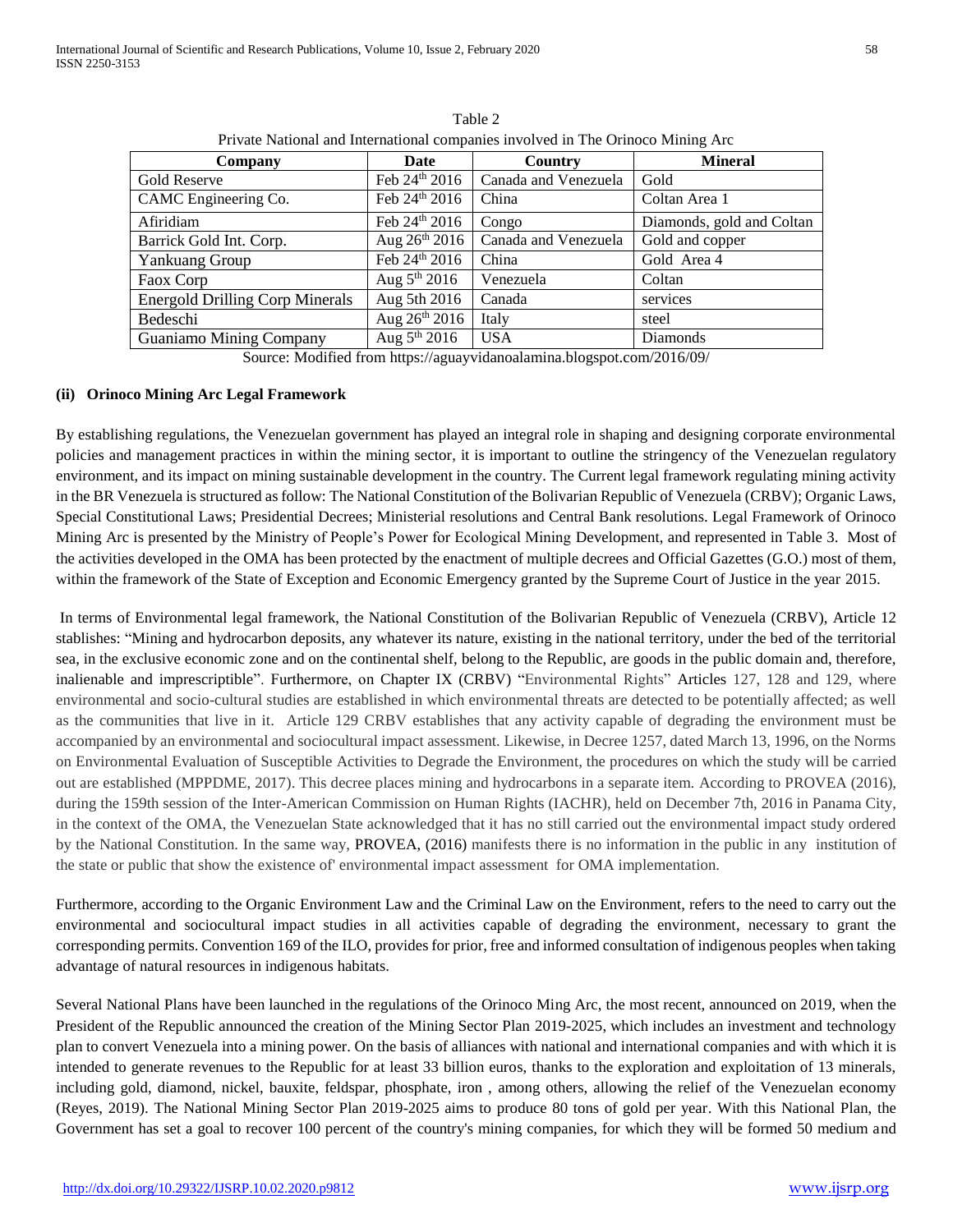large mining alliances (MPPC, 2019). A deepening of rentism and extractivism has also been pointed out in the protests, now with a greater incidence of transnational mining corporations. According to Lander (2016) and Arsel, et al, (2016) the OMA decree express a strategic decision to deepen extractives and accentuate logic rentier.

| <b>Instrument</b>      | <b>Issue Date</b>            | <b>Implication</b>                                                                                                                                                                                                                                                                                                                 |
|------------------------|------------------------------|------------------------------------------------------------------------------------------------------------------------------------------------------------------------------------------------------------------------------------------------------------------------------------------------------------------------------------|
| Organic Law.           | Dec 30 <sup>th</sup> 2015    | It is reserved to the State the activities of exploitation                                                                                                                                                                                                                                                                         |
| Official gazette 6210. |                              | of gold and other strategic minerals                                                                                                                                                                                                                                                                                               |
|                        |                              | the use, possession, storage and transport of mercury                                                                                                                                                                                                                                                                              |
| National decree        | Aug $5th 2016$               | is prohibited                                                                                                                                                                                                                                                                                                                      |
| No. 2412               |                              | Coltan, gold, silver are declared as strategic elements                                                                                                                                                                                                                                                                            |
|                        |                              | for exploration and extraction.                                                                                                                                                                                                                                                                                                    |
| National decree        | March 27 <sup>th.</sup> 2017 | Diamond is declared as strategic elements for                                                                                                                                                                                                                                                                                      |
| No. 2781               |                              | exploration and extraction.                                                                                                                                                                                                                                                                                                        |
| National decree        | March 27 <sup>th.</sup> 2017 | Copper is declared as strategic element for                                                                                                                                                                                                                                                                                        |
| No 2782                |                              | exploration and extraction.                                                                                                                                                                                                                                                                                                        |
| National decree        | March 27 <sup>th.</sup> 2017 | Silver is declared as strategic elements for                                                                                                                                                                                                                                                                                       |
| No 2783                |                              | exploration and extraction.                                                                                                                                                                                                                                                                                                        |
| National decree        | Dec $6^{th}$ 2017            | 23 areas in Bolivar State are declared for mining                                                                                                                                                                                                                                                                                  |
| No 3188                |                              | and eco socialist use.                                                                                                                                                                                                                                                                                                             |
|                        | $\sim$                       | $\mathbf{M}$ $\mathbf{R}$ $\mathbf{R}$ $\mathbf{R}$ $\mathbf{R}$ $\mathbf{R}$ $\mathbf{R}$ $\mathbf{R}$ $\mathbf{R}$ $\mathbf{R}$ $\mathbf{R}$ $\mathbf{R}$ $\mathbf{R}$ $\mathbf{R}$ $\mathbf{R}$ $\mathbf{R}$ $\mathbf{R}$ $\mathbf{R}$ $\mathbf{R}$ $\mathbf{R}$ $\mathbf{R}$ $\mathbf{R}$ $\mathbf{R}$ $\mathbf{R}$ $\mathbf{$ |

Table 3 Legal framework of Strategic Minerals in Venezuela

Source: Modified from MPPDME, 2018

## **(iii) Orinoco Mining Arc Environmental Impacts**

Carrere (2004) explains, mining activities include various stages, each of which entails particular environmental impacts. In a broad sense, these stages would be: Exploration and exploration of deposits, Development and preparation of mines, Exploitation of mines, and Treatment of minerals obtained in respective facilities with the aim of obtaining marketable products. In the exploration phase, some of the activities with Environmental impacts are the preparation of access roads; topographic and geological mappings; assembly of camps and facilities; auxiliary; geophysical work; hydrogeological research; trenching and reconnaissance wells sampling. During the exploitation phase, the impacts that occur are depending on the method used. Many Authors explain the environmental impacts generated by mining activities, the classification of these impacts responds to different criteria, where, Biotic and Abiotic Medium affectation is one of them. Direct and indirect impacts is the second one. Regarding, mining environmental impacts, Gold (2003) explains, the forest and mining use impacts on soils, hydrography, microclimate, vegetation, fauna, human communities and biological diversity in general; medicinal plants are among the resources most valuable in the forest.

Table 4 Associated Environmental Impacts to the exploitation of the OMA

| <b>Abiotic Medium</b> |                                                                                                                                      |  |
|-----------------------|--------------------------------------------------------------------------------------------------------------------------------------|--|
| $\mathbf{1}$          | Erosion and / or destruction of soils.                                                                                               |  |
| 2                     | Deviations, elimination and obstruction of water courses (Hydrography)                                                               |  |
| 3                     | Increase in sediment load in surface waters.                                                                                         |  |
| $\overline{4}$        | Pollution, derived from the small scale mining, which will be stimulated by the OMA project.                                         |  |
| 5                     | Soil and water pollution for solid and liquid waste, dangerous and non-dangerous: Black<br>waters, Fuels, oils, Mercury and Cyanide. |  |
| 6                     | Eutrophication of water bodies                                                                                                       |  |
| 7                     | Superficial Watershed involvement of strategic importance for the country like the Caroní                                            |  |
|                       | River Basin and Caura River Basin.                                                                                                   |  |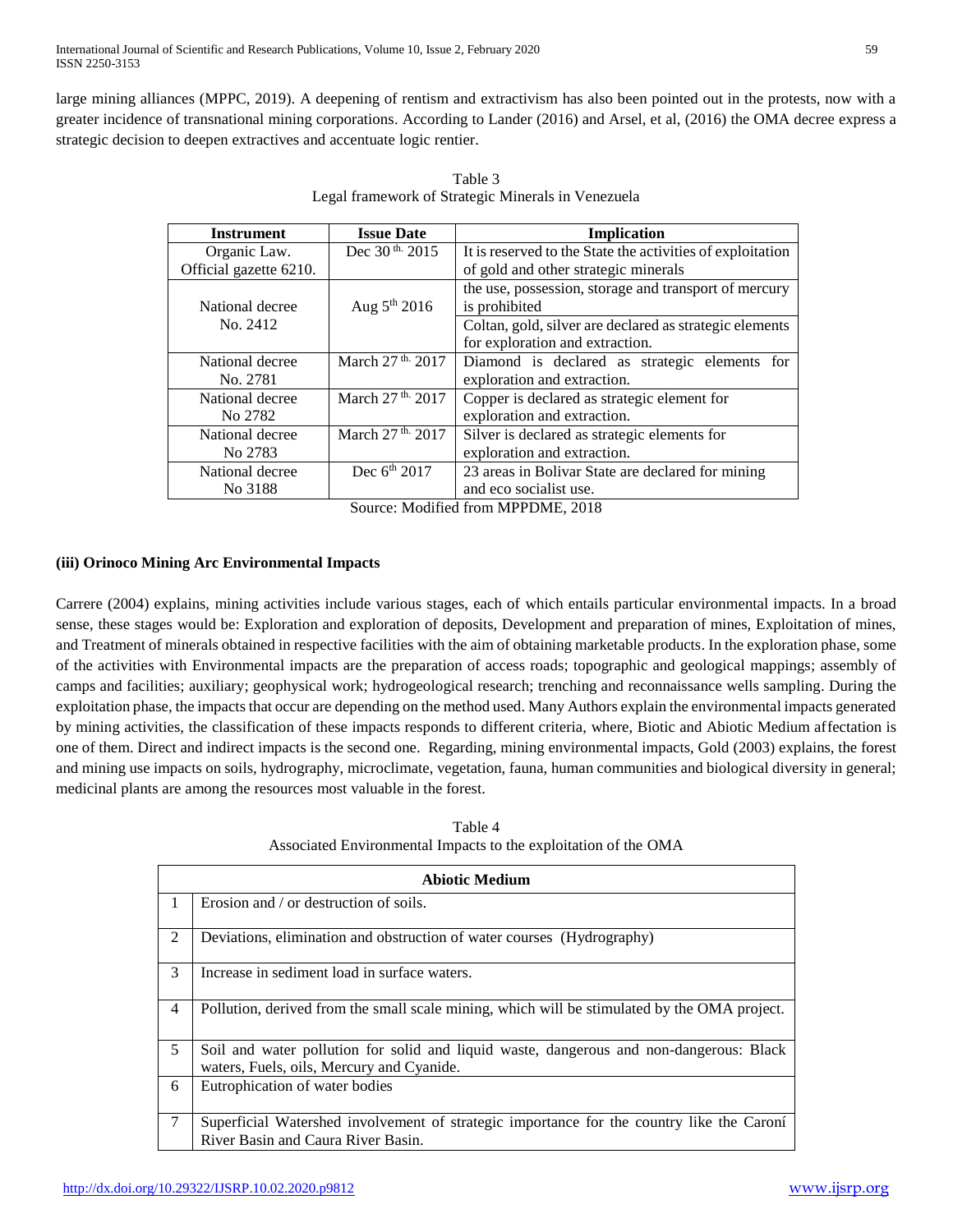| 8              | Alteration of the topography                                                                                                                                                          |  |  |
|----------------|---------------------------------------------------------------------------------------------------------------------------------------------------------------------------------------|--|--|
| 9              | Destruction of scenic resources.                                                                                                                                                      |  |  |
| 10             | Discharge of acid drains to water and soil courses, coming from the "tails", lagoons,                                                                                                 |  |  |
| 11             | Risk of breaking dams with contaminated sludge (mercury, cyanide) in the case of large open<br>pit mining and its consequences on water resources, soil, wildlife.                    |  |  |
|                | <b>Biotic Medium</b>                                                                                                                                                                  |  |  |
| $\mathbf{1}$   | Deforestation and the habitat affectation of wildlife, hydrological cycle and the process of CO2<br>sequestration, of vital importance to mitigate climate change and global warming. |  |  |
| 2              | Loss of resources from biodiversity                                                                                                                                                   |  |  |
| 3              | Destruction and / or habitat fragmentation                                                                                                                                            |  |  |
| $\overline{4}$ | Wildlife Migration. Decrease in wildlife populations                                                                                                                                  |  |  |
| 5              | Affectation of ABRAE, in National parks Natural Monuments and Forest Reserves.                                                                                                        |  |  |
| 6              | Impacts on the Orinoco delta, as last receiving ecosystem of sediments and contaminants.                                                                                              |  |  |
| $\overline{7}$ | Wildfire occurrence of vegetation                                                                                                                                                     |  |  |
| 8              | Toxicity to aquatic organisms (plankton) and ichthyofaunal involvement: turbidity of the<br>waters, death of fish high content of suspended solids and by dangerous pollutants.       |  |  |

Source: Modified from: Garcia, 2018

## **Deforestation. Climate Change Affectation**

The Mining Belt includes approximately 20% (68,737 km2) of all forested areas south of the Orinoco (350,670 km2); forests cover 64% of its surface. It is estimated that, together with oil exploration, mining threatens 38% of the last extensions of primary forests in the world (Carrere, 2004). In this area deforestation has increased exponentially in the 2000-2015 period, partly because of the intensification of human activities north of the Bolivar state, a mining focus of gold, diamond, iron and coltan, among other metals and minerals. A large part of these activities are directly or indirectly related to the increase in practices of informal gold mining, which affect protected areas and indigenous territories (LACA, 2018). An analysis of Landsat images carried out by NASA estimates in 1.058 square kilometers, the extension of deforested forests in the mining municipalities of the Bolivar State between 2001 and 2014. (Barreto, 2018)

These facts represent a contribution to the aggravation of the problem of climate change, given that deforestation of the forests of this region simultaneously implies an increase in the emanation of greenhouse gases and a reduction in the capacity of said forests to absorb and retain these gases. Venezuela's contribution to climate change belongs to deforestation on 20% (Explora, 2018). In forest areas, the only deforestation of the soils with the consequent elimination of vegetation, more vast in the case of open pit mines, has short, medium and long term impacts. Explora (2018) reported the loss of forest mass in Cuyuní river basins and lower Caroní river basin, located in these areas, for the period 2000- 2013 represents 50% of all forest mass loss in time.

Deforestation not only affects the habitat of hundreds of endemic species (many brought to extinction), but the maintenance of a constant flow of water from forests to other ecosystems and urban centers. The deforestation of the primary forests causes a fast and fluid runoff of the waters coming from the rains, aggravating the floods in the periods of rain because the soil cannot contain water as it does in the presence of forested masses (Carrere, 2004). Fearnside, (1990), reported that environmental destruction in Amazonia takes many forms, such as deforestation, loss of animal and plant populations from the remaining forest, disturbance and pollution from mining, flooding by hydroelectric dams, and elimination of tribal peoples and their cultures. Indirect effects of mining promise to be even greater than most direct effects. Roads built to the mining areas bring in population, with subsequent deforestation (Fearnside, 1990).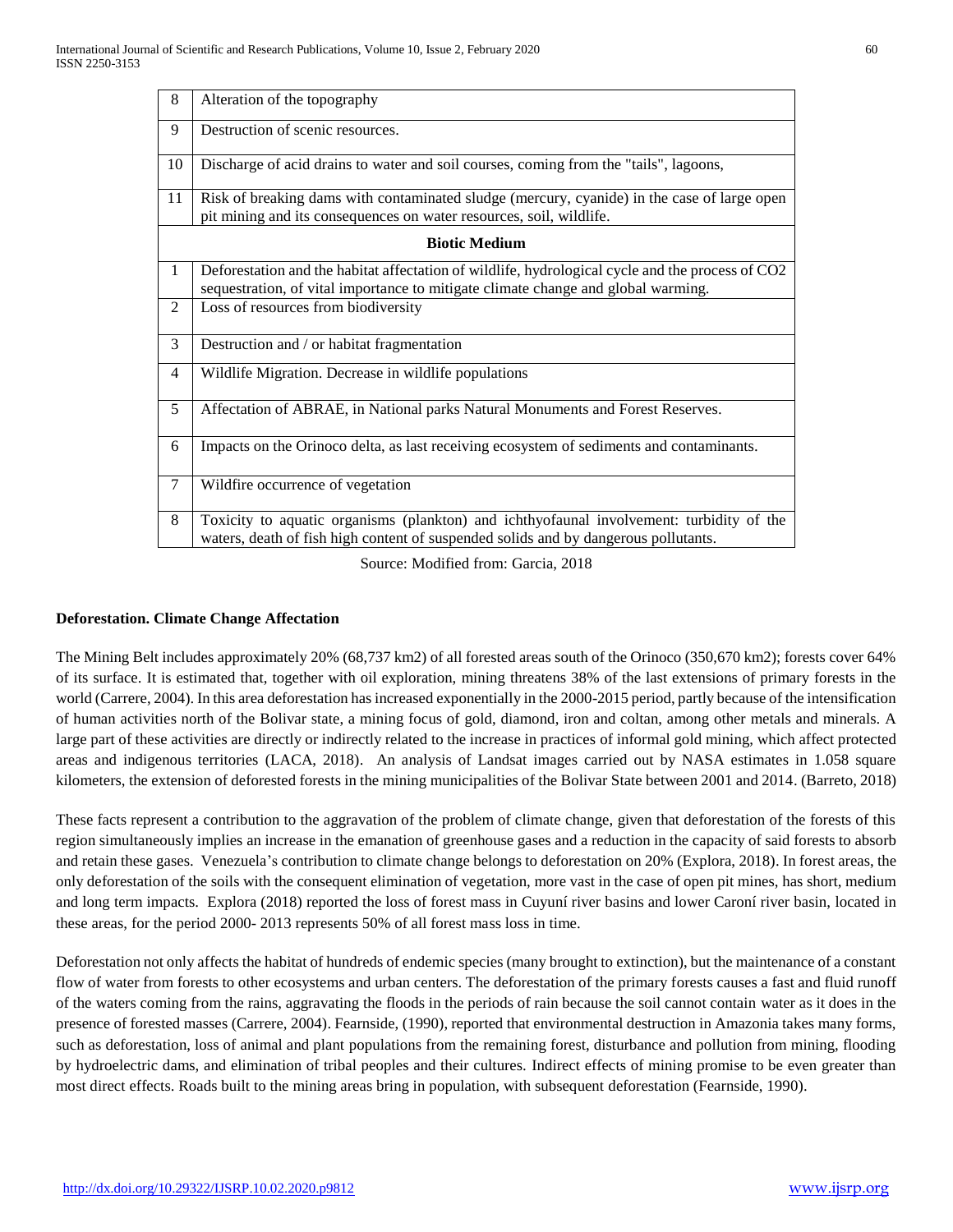#### **Mining tools and practices in OMA**

The installed companies in the OMA are developing the activity in three scales: Great mining, medium mining and small mining. Hazardous chemicals used in different phases of metal processing, such as cyanide, concentrated acids, and alkaline compounds, while supposedly controlled, are current currency ending, in one way or another, in the system of the sewer system. Social and Environmental collateral impacts collateral that affect surrounding ecosystems, particularly aggravated forests and people (Carrere, 2004). Potential damages, which include everything from heavy metal contamination, through acid mine drainage (AMD), through pollution from noxious gases, to soil erosion, can be enormous if effective management tools and equipment are not in place (Hilson, 2000). Opencast mining technologies are being developed in gold mines such as Las Cristinas, the technique that has been proposed involves a conventional processing circuit of gravitational concentration and carbon leaching which includes the use of cyanide.

#### **Rivers Silt Load**

Large rivers and extensive areas of dense vegetation are the hallmarks of the Amazon region. In the foreground the Macagua dam: together with another Three: Guri, Caruachi, and Tocoma, also along the Caroní River which provides the most important freshwater reserves of the country and generating of 60% of the hydro power that feeds the dam of Guri and the hydroelectric complex (PROVEA, 2016). Gold mining contributes greatly to the silt load of rivers. Much of the mining is done in river beds, either by dredging alluvium from the river bottom or by panning it from the banks. The river water is often a milky color from the silt load far below the mining sites themselves. As with other minerals, roadbuilding spurred by gold strikes sets in motion the process of invasion and deforestation of the affected areas (Fearnside, 1990).

#### **Impacts on Areas under special administration**

The surface of the Bolivar state is almost entirely under legal figures of special administration, covering 22.5% of the area of the region (Explora, 2018) from here the importance of the Bolivar state for the country (INE, 2011). In this state, 7 million 262 thousand 358 hectares are Areas under regime of' special administration (ABRAE in Spanish) given its wide and incalculable biodiversity in forests, jungles, including the Imataca Forest Reserve, La Paragua and El Caura with 5 million 134 thousand hectares, natural monuments as the case of Guanay decreed on year 1991 and basins that are protected equally by environmental laws and international agreements as the Caroní Basin of 96 thousand square kilometers. In the BR Venezuela, there are eight main types of Natural Areas under Special Administration defined as: national parks, natural monuments, protected zones, woodlands, forest reserves, biosphere reserves, wildlife refuges and protected watersheds. Depending on their productive and recreational functions, most of these ABRAE would be directly affected by the OMA.

#### **Orinoco watershed Affectation**

The watersheds of the Guiana Shield contribute to the hydrological cycle, climate regulation and to maintain the flow of the Orinoco River. Forests and other natural plant communities that encompass these river basins constitute a source of oxygen and clean air for Venezuelan. The Orinoco basin is a binational basin, with an extension of 1,080,000 square kilometers. Of this 30% belongs to Colombia and 70% to Venezuela. It draws on the contribution of more than 2,500 rivers and streams, born in Colombia, has a length of 2,140 kilometers, it is the third river in the world in terms of discharge (Explora, 2018). According to AAAV, (2016), more than 40% of the Orinoco River tax basin is located in the territory covered by the Orinoco Mining Arc. Half of the watersheds that make up the southern Orinoco partially overlap with the areas of the OMA, which, aside from the Orinoco itself, is dominated by three large watersheds: the Caura (Area 2), Caroní (Area 3) and Cuyuní (Area 4), where Las Claritas gold mine is located (Lozada, 2017). The OMA polygon includes the mouth of the Apure and Zuata rivers over the Orinoco River and the basins of the Chorro Macho, Aro, Ariza, Mato, Tacoto, Caura, Cuchivero, Cuchiverito, Guaniamo, suapure and Parguaza Rivers. These rivers define the boundaries of Areas 1, 2 and 3 of the OMA, and the northwest boundaries of the Sierra de Maigualida Natural Monument and just 5 kilometers from the Cerro de Guanay Natural Monument, declared both national monuments, according to Decree No. 1.233 of November 2nd 1990, published in the Official Extraordinary Gazette No. 4,250 of January 18th 1991.

The country's most important river systems are protected under a Special Administration Regime, of this hydrographic basins, the most intervened depending on the proportion of territory affected, would be the Caroní (20.3%), Caura (18.7%) and Cuyuní (10%). within the effects on the hydrographic basins, the most direct is the contamination of rivers, lagoons, reservoirs and aquifers by the discharge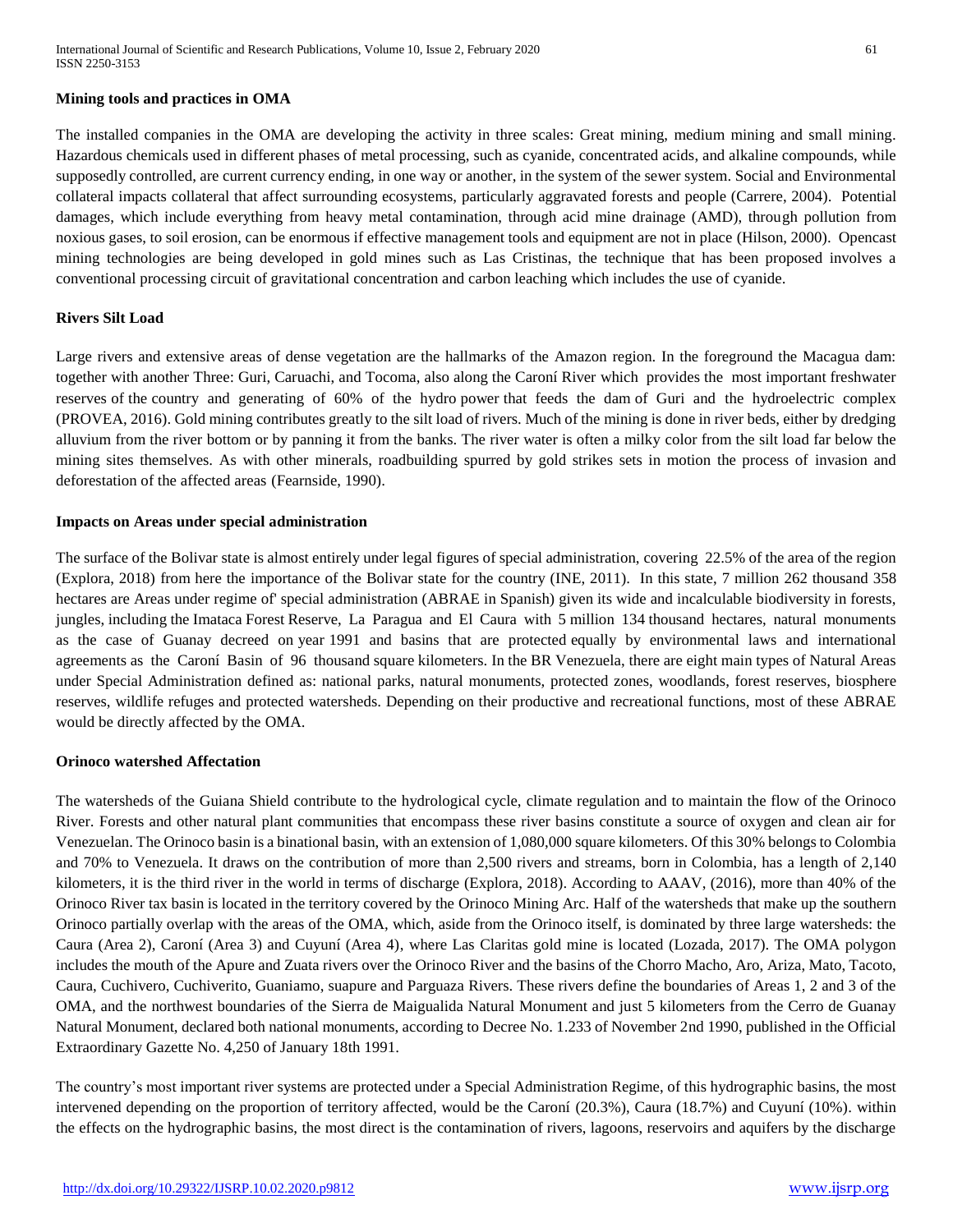of water with mercury and even arsenic (Explora, 2018). Gutman (2019), reported mining activity in the Orinoco River basin is causing deforestation, soil erosion and water pollution, which has direct consequences on biodiversity and ecosystem services.

All natural systems are interconnected, particularly aquatic ones. All activities that occur in the basins and throughout of the Orinoco riverbed, it will eventually affect the ecosystems found in the Delta and the zone of influence of its pen, such as marine-coastal ecosystems (Explora, 2018). The use of mercury, cyanide and other heavily polluting substances is affecting water courses in the Orinoco river basin and through it is a potential source of pollution for the Caribbean Sea. Furthermore, Villamizar et al., (2016) explains all sediments and chemicals produced by mining, would flow into the Atlantic Ocean and the Caribbean sea through the Orinoco Delta, which will cause important implications in other coastal and oceanic marine ecosystems, inside and outside Venezuela borders, reaching the region of the South Caribbean (not only venezuelan coast and oceanic islands but could reach the Netherlands Antilles) and the Eastern Caribbean (from the Lesser Antilles to Puerto Rico).

## **Caroni Watershed Affectation**

The Caroní basin provides the most important freshwater reserves in the nation. This watershed supplies hydroelectric complex (Guri, Macagua and Caruachi) that generate 70% of the consumed energy in the country, an average of 46,650 gigawatt-hours/year for the Venezuelan electricity market, playing a fundamental role in the economic and social development of Venezuela (CVG, 2004). Furthermore, Caroni is a tributary river of Orinoco watershed, as it was said before it is equally important to note that everything that reaches the Orinoco River will affect the quality of the waters and species of the Caribbean Sea and the Atlantic. Due to the recent expansion of the Caroni Hydro Electrical Dam Complex, concessions for dredging operations have not been granted in the Caroni River. Nevertheless, illegal dredging operations have been reported in the middle Caroni River (Sandoval et al., 2006).



Figure 2 Orinoco Mining Arc Watershed Affectation

Source: Behm, (2016)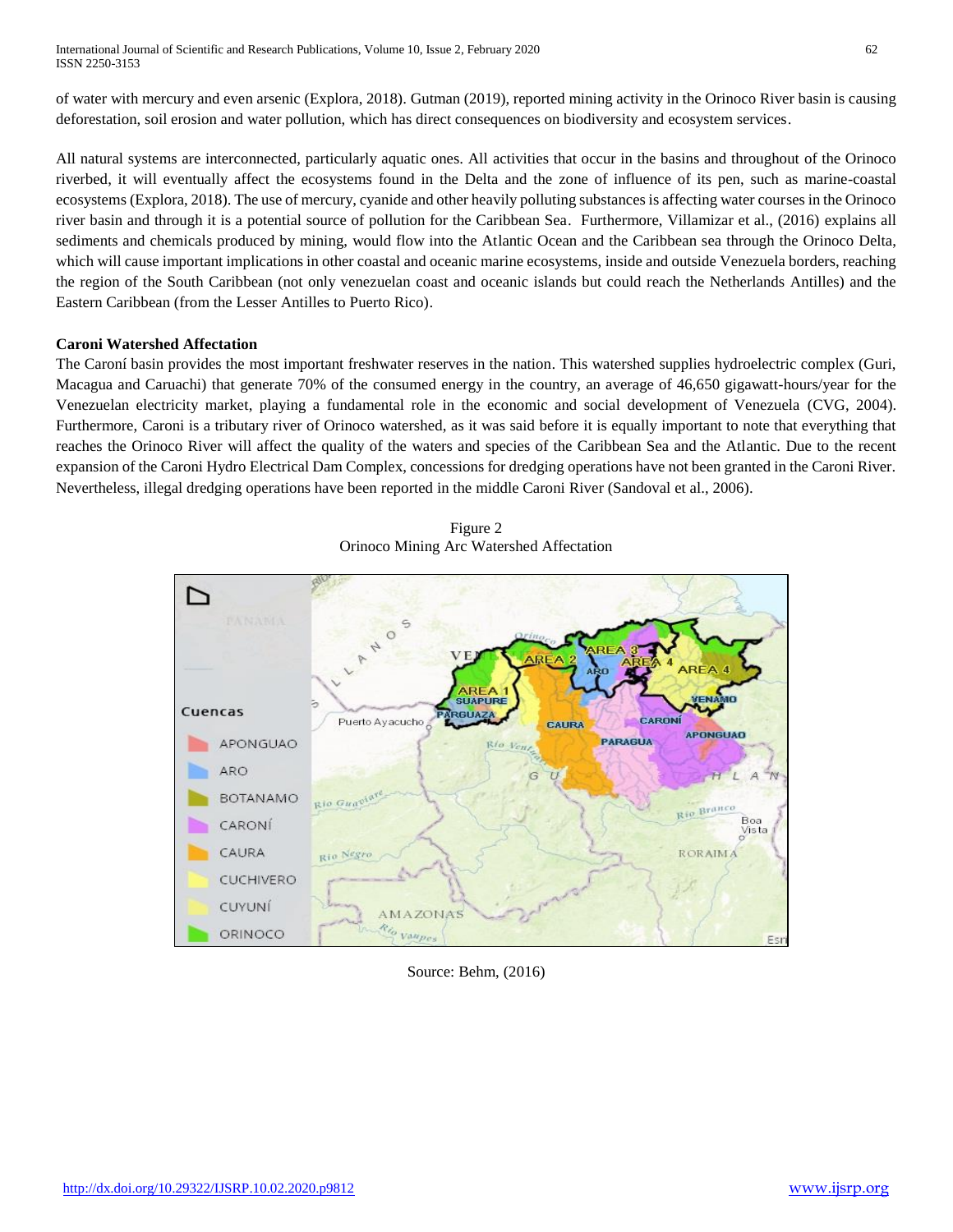#### **Imataca Forest Reserve Affectation:**

The Imataca Forest Reserve is located within Area 4 OMA, between the 6º 00´and 8º30` North latitude and 59º50` and 62º10` West longitude it was created in January 1963 as an area destined to the permanent production of wood. Occupies an area of 32.032,5 square kilometers (3,200,000 ha). Located east of the Venezuelan Guiana, covers part of the Municipalities Piar, Roscio and Siphones of the Bolívar State and Casacoima and Antonio Diaz of the Delta Amacuro State; their boundaries are made up of the Orinoco River to the north; the edge of the National Park Canaima to the south; the Essequibo Territory (currently zone in claim by Venezuela) to the east and to the west, by an irregular line that runs almost parallel to the Tribal 10, which is the road axis that connects Guayana city with Tumeremo, passes through El Dorado and arrives at the border with Brazil in Santa Elena de Uairen (Padilla, 2006).

On 1997, the Ministry of Environment issued Decree 1850 to determine the territorial planning of this reserve, allowing mining in some sectors, this decree tried to solve a difficult situation with thousands of illegal miners and with private companies that the State (Ministry of Energy and Mines and Venezuelan Corporation of Guayana) had invited for the realization of the initial work of prospecting and exploration. The ban on mining in Imataca is not considered very realistic, since this activity has been developed for more than 100 years, it is dispersed in more than 3,200,000 ha of high and dense jungle, and its strict protection by operation is almost impossible by the Armed Forces (Lozada & Arends, 2000). The environmental services provided by the Imataca Forest Reserve are described: biological diversity, relevance in soil and water protection, capacity as a regulator of gases and climate, and imposing scenic beauties. Based on the relevance of this reserve for the regulation of regional and global climate, proposals have been submitted to declare a large part of the Imataca Forest Reserve as Imataca National Park, Imataca Biosphere Reserve or a more restrictive figure that allows to preserve and preserve those valuable ecosystems (Gold, 2003).

Lozada & Arends, (2000), describes the types of mining developed in Imataca and their environmental impacts during exploration and exploitation phases, furthermore reports the main impact of mining in Imataca Forest reserve is mercury pollution. Mercury pollution is rapidly becoming a public health crisis in Amazonia. Use of mercury to amalgamate the fine gold particles in the extraction process (Fearnside, 1990), mercury is used by small and medium miners to separate the gold from the sand (ground or ground stone) and, in the process, a part of that metal evaporates or goes to water and soil. Carrero, (2004) explains that the OMA represents a frontal legalization of mining, enabling prospecting, exploration, exploitation, processing, transformation and transport of metallic and non-metallic minerals, in an area that due to its high ecological fragility, acidity of its soils, and its very low capacity for regeneration once intervened is in the category of "forests in danger of disappearing". Mansutti-Rodriguez, (2000) adds that the north of Imataca Forest reserve, together with the northern sector of the Caura Forest Reserve are considered by the Joint Research Center of European Commission as hot spots of deforestation in the humid tropics.

Furthermore, reported Artisanal Gold mining practices in La Draga Gorge (in Spanish), in the Imataca Forest Reserve have reported to generate large amount of sediments that drastically clog the hydrographic network where the deliberate obstruction of the springs causes the death of surrounding forests by permanent waterlogging (Montes, 2016). Finally, Lozada & Arends (2000), emphasizes that this forest reserve does not belong to the Caroní River Basin, which has been widely manipulated by public opinion.

## **El Caura Forest Reserve Affectation**

Within the territory that the project of the Orinoco Mining Arch, there are 6,296 km<sup>2</sup> of the El Caura Forest Reserve, which was considered until the end of the last century as the basin hydrographic more pristine (intact) and possibly the largest in the tropics (Explora, 2018)

#### **Canaima National Park National affectation**

The four national parks in the Venezuelan Amazon cover an area of approximately 57.190 square kilometers. All were established by different presidential decrees and now belong to an administrative unit of the National Parks Institute (INPARQUES in Spanish) called the South National Parks Sub system. Canaima is the second largest national park of the 43 that exist in Venezuela. It occupies an area of 30,000 square kilometers. Created in 1962 and declared a World Heritage Site by UNESCO in 1994. Canaima National Park, is an important tourist destination, so it serves as a basis for the development of economic activities of local communities. This National Park is a wildlife refuge of the Arrau Turtle and Orinoco delta Biosphere Reserve (Explora, 2018). The 2015 Annual Report of the Office of the Comptroller General of the Republic recorded the results of the inspection carried out on 14 May 2014 in the Indigenous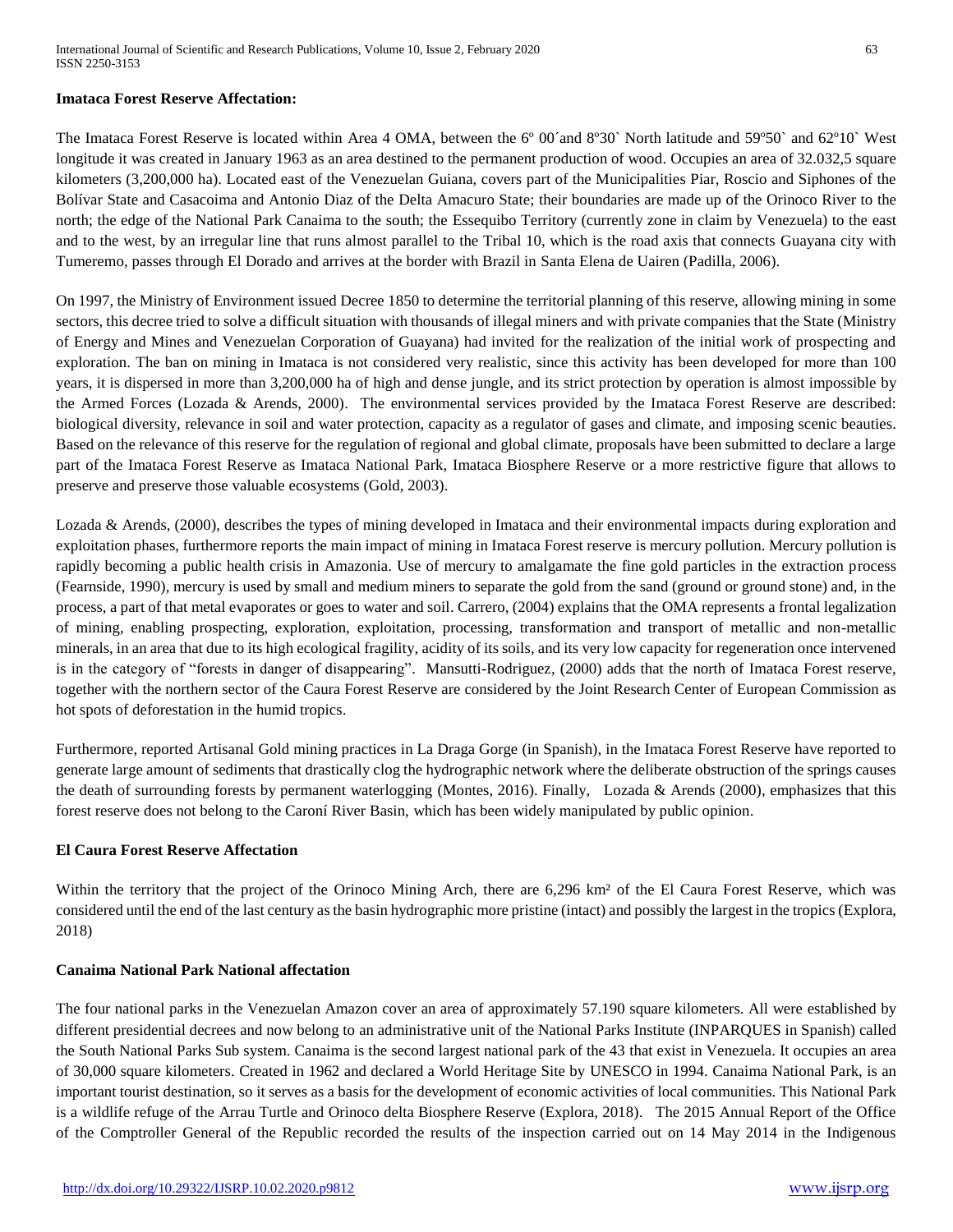Community of Campo Alegre (coordinates N 04° 45' 80" and W 61° l2' 00"), located in the eastern sector of the Canaima National Park: "... the practice of mining activity was evident in the vicinity of the Kukenan River, carried out with the use of petrol pump equipment and conveyor belts for the extraction of gold (...) pollution damage to the main water source of Bolivar state and part of Venezuela's territory, as well as the ecosystem of Canaima National Park".

#### **Natural monuments Affectation**

Natural monuments are generally intended to provide protection to small areas containing special or unique natural features of very high conservational value, such as caves, waterfalls, and isolated mountains. There are currently 29 natural monuments in the Venezuelan Guayana including 17 in the Bolivar State, but none of them yet have management plans prepared by INPARQUES, the government agency responsible for their supervision. About Biosphere reserves**, t**he use of this legal figure in the conservation policy of Venezuela is very recent. The 'Alto Orinoco-Casiquiare' Biosphere Reserve was one of the first two biosphere reserves created by presidential decree in June 1991. Both were designed to offer protection to two important Amerindian groups and their traditional homelands, one at the mouth of the Orinoco River in Estado Delta Amacuro, the other at its headwaters in Amazonas State.





**Source:** Behm, (2016)

## **Biodiversity resource loss**

Yranzo (2016), about fauna threatened by the OMA project, characterized BR Venezuela as a megadiverse country given the great variety of species found in it, considered 6th country in Latin America with greater variety of life and 10th worldwide, the fourth largest country in the world number of amphibian species, the sixth in birds, the eighth in mammals and ninth in reptiles: 386 species of mammals; 1463 bird species, 377 reptile species, 640 species of amphibian, 1860 species of fish, 15,636 plant species (Explora, 2018), indicating the area that presents the greatest diversity of fauna is that where the Orinoco Mining Arc is located, which would be severely affected by the proposed mining exploitation. In this regard, according to the Red Book of Venezuelan Fauna, 23 species of mammals that inhabit this region are threatened with extinction. Species like the Orinoco manatee (Trichechus manatus), the giant armadillo (Priodontes maximus), the major sucker bat (Thyroptera lavali) and the southern spider monkey (Ateles belzebuth) are almost exclusive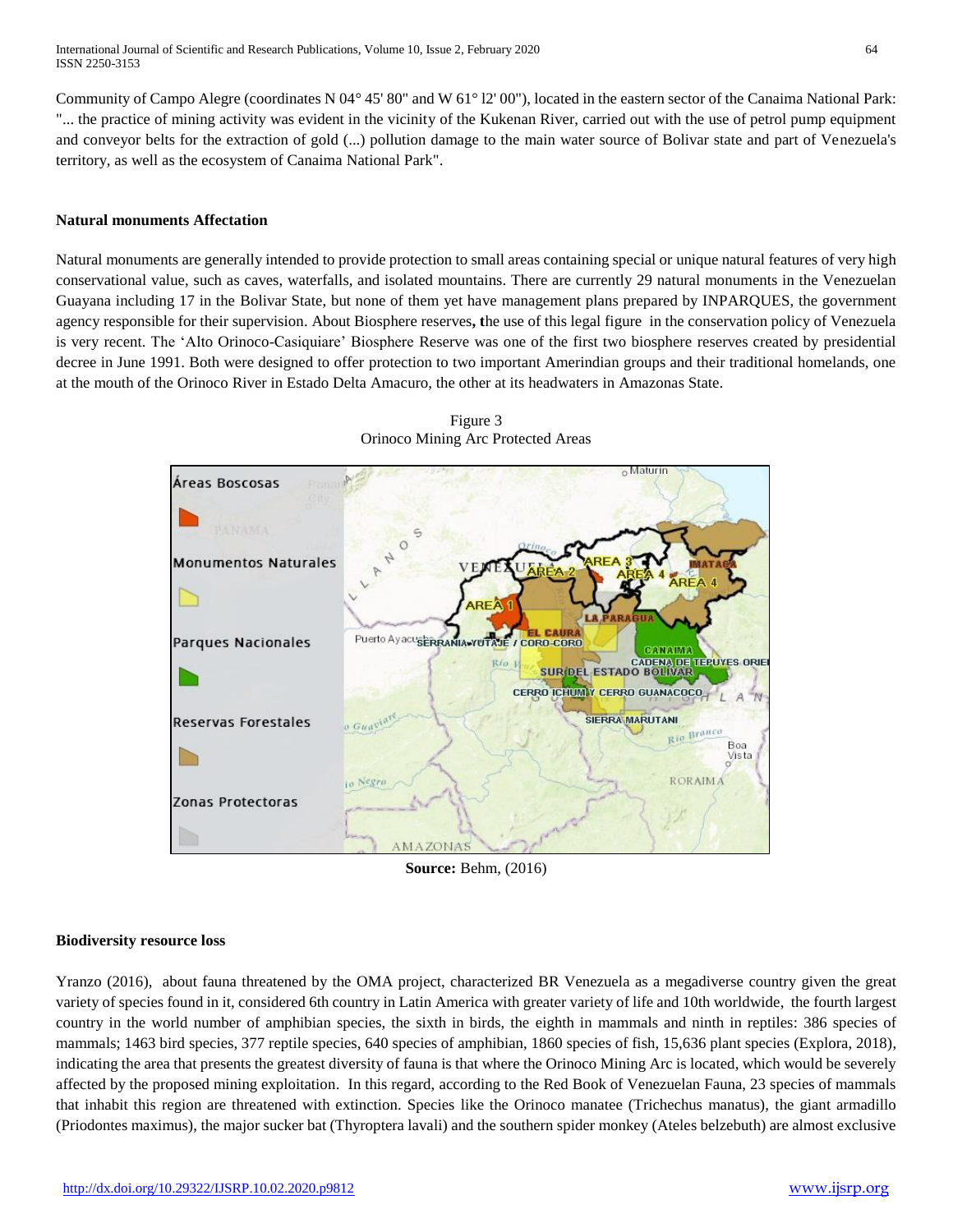inhabitants of the Amazon and Venezuelan Guiana, where the main threat is habitat loss (Explora, 2018). Furthermore, LACA (2018) reported there is evidence of these toxins bioaccumulation in fish and shellfish sampled kilometers away from the nearest mine in the catchment area of the river Orinoco pen.

#### **(iv) Policies for sustainable development**

Sustainable development is a term introduced in 1987, when the World Commission on Environment and Development (WCED), published a report entitled "Our common future". This document also known as the "Brundtland Report" is often cited for its definition of sustainable development: "Development that meets the needs of the present without compromising the ability of future generations to meet their own needs." Three fundamental components to sustainable development are described: environmental protection, economic growth and social equity. Mining has a commitment priority with sustainable development, in its three dimensions: Environmental, social and economic.

About Mining and sustainable development, Hilson (2000) explains since a wide range of natural, cultural, and socioeconomic resources can be potentially negatively impacted by mining activity, there are a great number of opportunities for individual mines to contribute to sustainable development, although in ways that much of the literature fails to identify, by preventing significant environmental problems, adopting proactive environmental standards, and encouraging improved performance, the mining industry can contribute greatly to sustainable development. Considering the importance of economic development of the country, the concept of sustainable development focused attention on finding strategies to promote economic and social advancement in ways that avoid environmental degradation. Experts have attempted to outline how sustainable development applies to mining activities and mineral-based economies.

MPPDEM (2018) states that the mission of the ministry is to guarantee the sovereignty of the Venezuelan State over the responsible, efficient and sustainable use of non-renewable mineral resources, with minimal impact on the environment and its biological diversity, thanks to the efficient use of science and technology, with balanced participation of all the actors linked to mining activity

The Venezuelan government has taken concrete steps to address some of the problems on how mining activity should be ordered to contribute to sustainable development. Environmental responsibility has been set by the government by several measures and actions considered in the National Regulations which include: (i) Remediation and recovery of areas degraded by irresponsible mining with the support of research institutes in Venezuela and other countries; (ii) Fulfilling of environmental laws and prohibition on the use of mercury, as one of the metals susceptible to causing greater environmental damage and risk to the human health and other organisms. Research lines are being developed on techniques of remediation and recovery of areas degraded by the liabilities of the irresponsible inherited mining, ranging from bioremediation to the subsequent use that must have the areas once recovered (MPPDME,2017). The Government issued Decree No. 2412, published in Official Gazette No. 40 960 dated August 5th, 2016, regarding the prohibition of the use of mercury (Hg). At the same time, several diagnoses are being made to determine possible areas contaminated by mercury, in order to formulate the corresponding corrective measures.

## IV. CONCLUSION AND RECOMENDATIONS

## **Conclusions**

The OMA project is progressing without the corresponding environmental and sociocultural impact studies. Such Guayan territory of high mining interest overlaps total or partially to several areas under special administration: Canaima National Park, Three Forest Reserves (Caura, Imataca and Paragua), one protected zone, one Natural Monument; hydric reserves and the Caroni Watershed. These ABRAE are considered of very high ecological value, of biodiversity and strategic environmental services, where any activity likely to cause damage to ecosystems must be previously accompanied by environmental and socio- cultural impact studies where there should be commitment by both government and industry to environmental protection and extended socioeconomic responsibility, integrating the needs of the environment, economy, and society, producing a solution that represents the 'best fit' for all parties impacted by decisions. Most of the consulted literature in this research is focused on the illegal mining activities and the related environmental impacts , where no official report exist about the industrial mining or transnational mining industries activities. Although MPPDME (2018) states one of the main premises in the mining activity in the country is the use of technologies of low environmental impact, through the balance of ecology and economy in all mining projects, the evidence shows the opposite.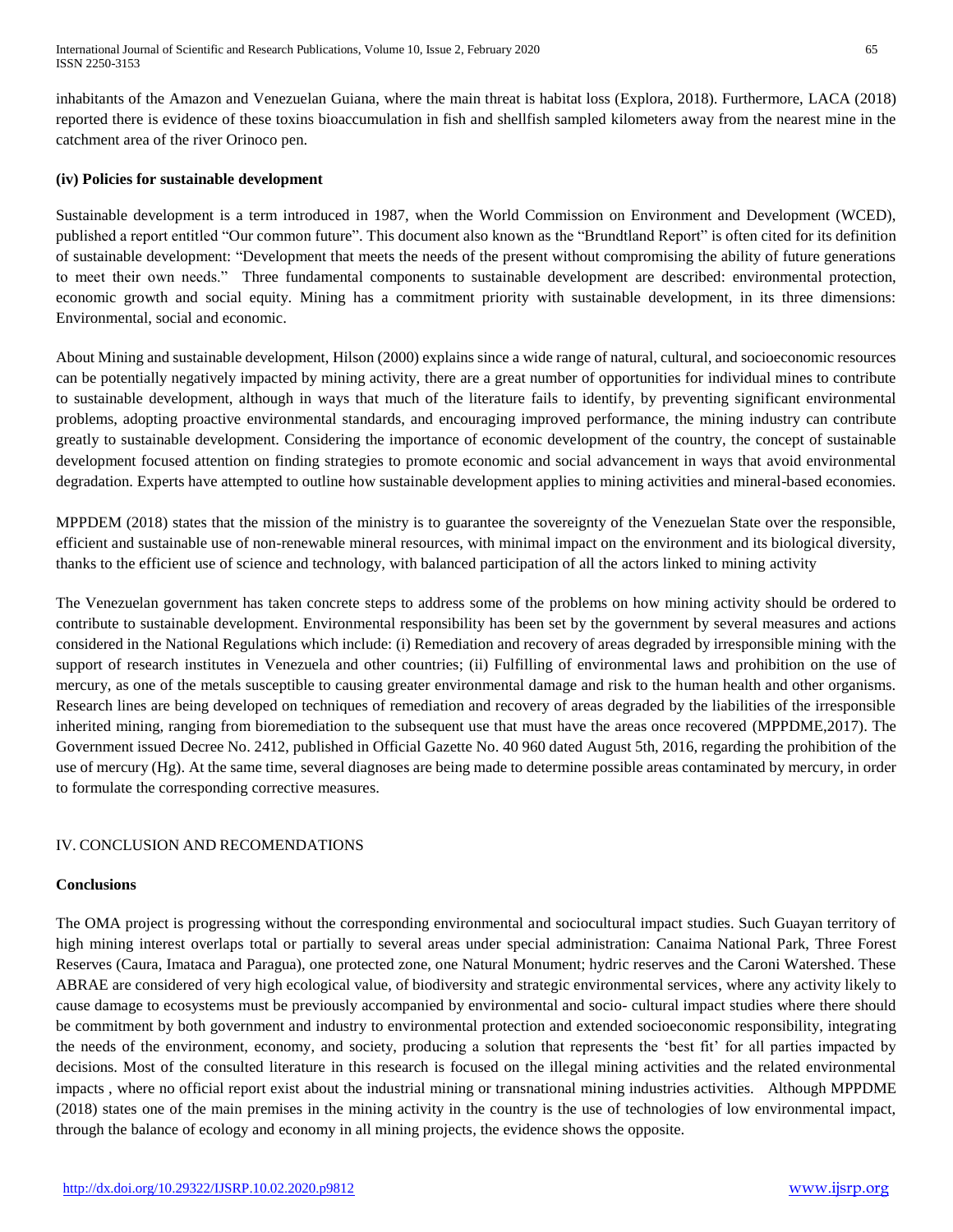Explora (2018) reports depending on a set of conditions, strategies that minimize impacts can be devised or that facilitate the recovery of exploited areas, but in no way can it be said that there won't be negative impacts or that there are appropriate recovery strategies for all altered systems, or that in all cases, a restoration of the pre-existing natural system will be achieved. There is enough evidence to assume that the aforementioned impacts will be magnified if the decree (OMA) continues being implemented without rigorous control and management. In addition, these impacts can transcend the borders of Venezuela far beyond the area of influence of the Orinoco river, affecting the southwestern Caribbean, thus becoming a threat of regional reach.

Both the government and the mining industry should address mining sustainable development through policy-making, by establishing regulations and environmental legislation that can be achieved through improved environmental management practices and socioeconomic performance. Furthermore, strict compliance with our environmental regulations must be done. Early efforts are required to stablish in this sector to prevent irreversible environmental damage. The south of the Orinoco is a region with great potential to help the development of the country, not only for the wealth of resources found there but for the high capacity of environmental service generation. However, to be able to properly exploit this potential, it is necessary to follow principles of sustainable development in order to ensure that wealth and benefits that society obtains from environmental services that this region offers, continue to be available for future generations.

Innovation is an essential part of any industry including mining companies. The ability to innovate and use new technologies generates new knowledge. In this sense, encourage research and technological development, allocating greater resources to these activities. They must be part of the development policies of the governments. Clean technologies in the small gold mining sector, shows the need for a comprehensive approach that includes legal, socio-economic aspects, technical and environmental for a successful implementation of measures environmentally clean and to afford the challenge of solving the growing needs of society in a sustainable manner, without causing depletion or degradation of natural and energy resources, while also avoiding increasing social inequalities.

Nowadays, several mining technologies can be developed by companies which develop good environmental management, particularly when stakeholders want to attack the problems in causes that generate them and not in the final consequences. The study and promotion of a clean Production Agreement between actors in the national mining sector with the commitment to comply with management integral associated with mining development; presentation and application of clean technologies; practical tools to address the environmental and safety issue mining; training in the field of clean technologies; pilot plans of clean technology assessment. Furthermore, the decisions related to this National project should be taken based on the best available scientific information emphasizing the inclusion of alternatives based on sustainable development and best practices.

## **Recommendations**

Nowadays, when global environmental awareness has increased due to the dramatic loss of thousands of species and ecosystems in the world, and to massive mobilization of people who demand respect for nature and the signing of International treaties to prevent climate change, desertification, loss of biological diversity, disappearance of forests and water sources, in the BR Venezuela, the commitment to deepen the protection of the forests of Venezuelan Guiana is on debate. The authors consider the environmental assessments should be carry out and be transparent an available to the general public. According to the Venezuelan regulations, each environmental impact study is specific and must comply with the provisions of the Ministry of Popular Power for Eco socialism and water (MINEA) in the terms of reference. These are required within the legal framework of the project which directly affect the ecosystems of world interest, since the Orinoco Mining Arc is part of the Amazon, also to analyze the cost of the ecosystem loss ecosystem and the environmental liabilities that derive from it. Recommendations for future research include the sustainable policy making development in the region. Important contributions could be made to mining sustainable development through training area, where nationals and foreign scientists can make an important improvement. Although universities and research institutions in tropical areas of South America are rapidly growing stronger, they are still pitifully small when compared to the magnitude of the challenge of devising sustainable forms of development for Amazonia's vast, complex, and poorly-studied ecosystems (Fearnside, 1990).

In this regard, actors should assess whether the economic income resulting from the extraction of gold, coltan or diamond are really more valuable than all services of the ecosystems that these watersheds offer, and equally, if the country have the capacity to response to a potential environmental disaster. In the debate on the environmental impacts of the Orinoco Mining Arc is to generate a comprehensive study and discussion on environmental policy that allows to promote a process of awareness and defense of environmental rights to strengthen movements in the defense of social rights and conquests recognized in the year 1999 National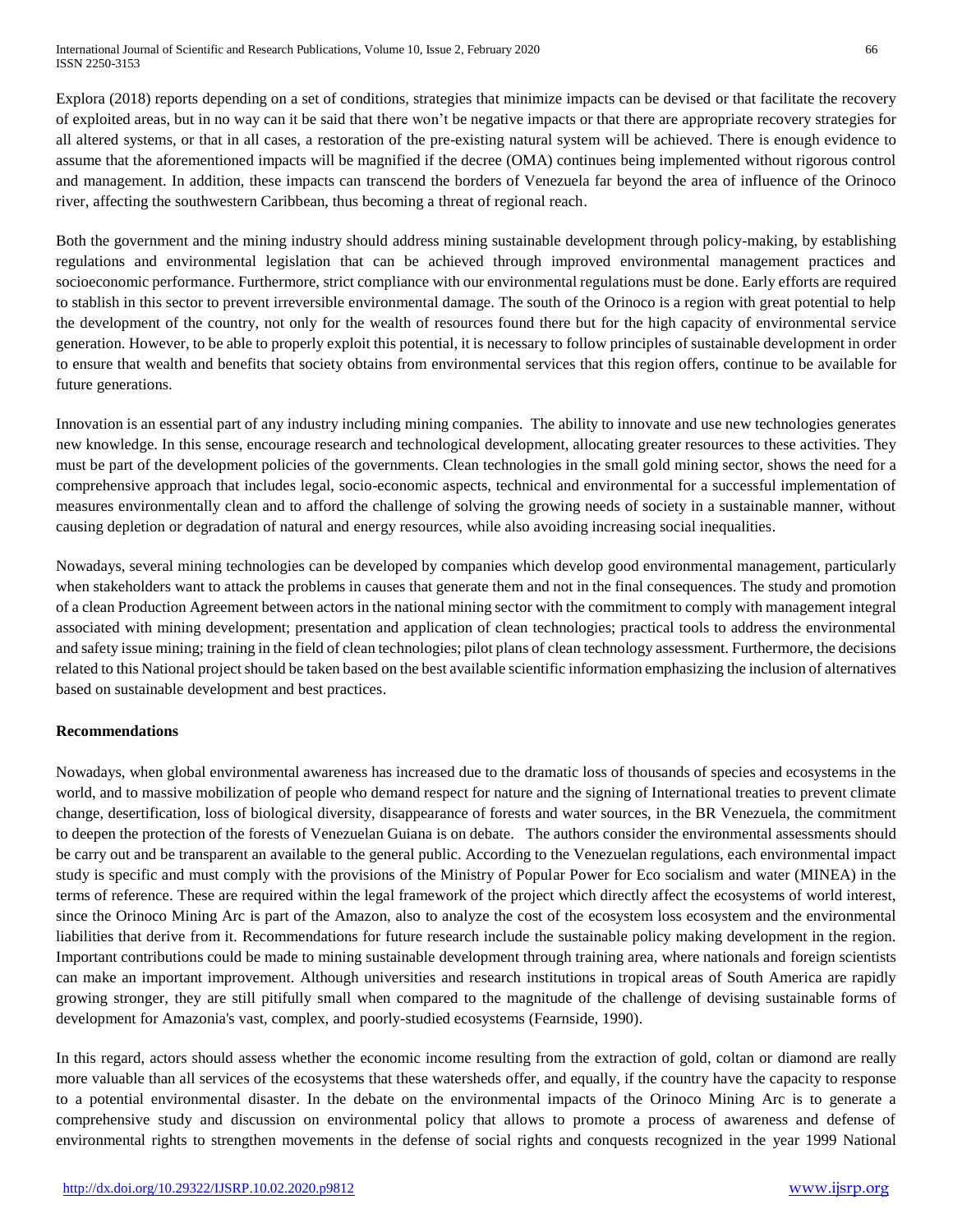Constitution of the BR Venezuela. Furthermore, we recommend to resize prospecting areas, particularly those superimposed on ABRAE and indigenous territories.

Protection is needed in fact of natural forest reserves that are now only declared on paper. Despite the tremendous need for change, BR Venezuela has made great advances in protecting examples of its natural ecosystems and incorporating environmental factors into development procedures. Eradication of artisanal mining practices that inflict high environmental damage, artisanal mining and of medium scale, those that produce greater negative impacts due to the characteristics of their operation and the difficulty of monitoring these mines. Resizing of industrial gold mining plans and application of non-polluting technologies, carry out socio-environmental measures compensatory to impacts inevitable negatives of gold mining on an industrial scale.

The legal and legislative advances in protecting the environment must be further fortified by building a corps of qualified people to carry them out and a tradition of serious consideration of the environment in planning development, especially in the early phases of project formulation before major developments become irreversible. Implement the regulations of law recognized by the different countries to protect the environment, through mitigation and remediation of impacts. To prevent the deficient control of small-scale mining by state institutions, which generates a social break in health, safety, and other economic activities and, in general, a deterioration in the life quality of its inhabitants.

Finally, the sustainable development of the country should be seen as an integral issue and not as an exploitation of isolated resources. The regional planning process is due guide to consider the territory as a fundamental element where a model of sustainable development. This requires an interdisciplinary approach in the design of public policies in Venezuela, where processes of spatial organization allows balanced development according to the environmental, economic and social possibilities of the region. According to the scenic beauty and considering the implementation of economic diversity, if adequate management plans are implemented and well-coordinated between the various authorities and private enterprises, touristic economic activity may well become one of the main income sources for the local populations and stimulate the building of a basic infrastructure able to raise significantly their living conditions on a longterm perspective (Huber, 2001).

## **REFERENCES**

- [1] AAAV, 2016. Pronunciamiento de la AAAV sobre el decreto 2248 y el Arco Minero del Orinoco (In Spanish). [online] Available at:<https://www.aporrea.org/ddhh/>[Accessed on Dec 20<sup>th</sup> 2019]
- [2] Arsel, M., Hogenboom, B., & Pellegrini, L. (2016). The extractive imperative in Latin America. Extractive Industries and Society, *3*(4), 880–887. https://doi.org/10.1016/j.exis.2016.10.014
- [3] Barreto, J. (2018) Arco Minero del Orinoco, Crimen, Corrupcion y Cianuro. [online]. Available at: [https://www.arcominerodelorinoco.com/.](https://www.arcominerodelorinoco.com/) Accessed on 15/12/2019. [Accessed on Nov 16<sup>th</sup> 2019]
- [4] BCV, 2019. Estadisticas Producto Interno Bruto (2019). [online]. Available at [http://www.bcv.org.ve/estadisticas/producto](http://www.bcv.org.ve/estadisticas/producto-interno-bruto)[interno-bruto.](http://www.bcv.org.ve/estadisticas/producto-interno-bruto) [Accessed on Dec  $15<sup>th</sup> 2019$ ]
- [5] Behm V. 2016. Arco Minero En El Estado Bolívar. Venezuela. ArcGIS (In spanish). [online]. Available at: https://www.arcgis.com/home/item. html?id=1caf35c6c7d34945888b13ca07bd95b0. [Accessed on Nov 11<sup>th</sup> 2019]
- [6] Blanco F., Agudo E. (2018). Orinoco Mining Arc and the Caribbean: Possible impacts over marine ecological processes (ppt) Latin America and Caribbean Congress for conservation biology. [online] Available at: [https://lacccb2018.org/orinoco-mining-arc.](https://lacccb2018.org/orinoco-mining-arc) [Accessed on Dec 5<sup>th</sup> 2019].
- [7] Bolivariana de Venezuela, Repúblic (2011). Decree N° 8413, Official Gazette No. 39.759. with Rank Value and Strength of Organic Law, which reserves the State the activities of exploration and exploitation of gold.. National Assembly, Caracas, Venezuela.
- [8] Bolivariana de Venezuela, Repúblic (2015). Decree No. 2.165 Official Gazette No. 6.210 dated Dec  $30<sup>th</sup>$  2015, through which the Decree with the Rank, Value and Force of Organic Law that Reserves to the State the Exploration and Exploitation Activities of Gold and other Strategic Minerals is dictated. National Assembly, Caracas, Venezuela.
- [9] Bolivariana de Venezuela, Repúblic, (2016). Decree  $N^{\circ}$  2.248, published in Official Gazette No 40.855, through which the National Strategic Development Zone "Arco Minero del Orinoco" is created. Caracas Venezuela.
- [10] Bolivariana de Venezuela, Republic (2016) Decree No. 2.412, published in Official Gazette No. 40 960 dated August 5th, 2016, regarding the prohibition of the use of mercury (Hg). National Assembly, Caracas, Venezuela.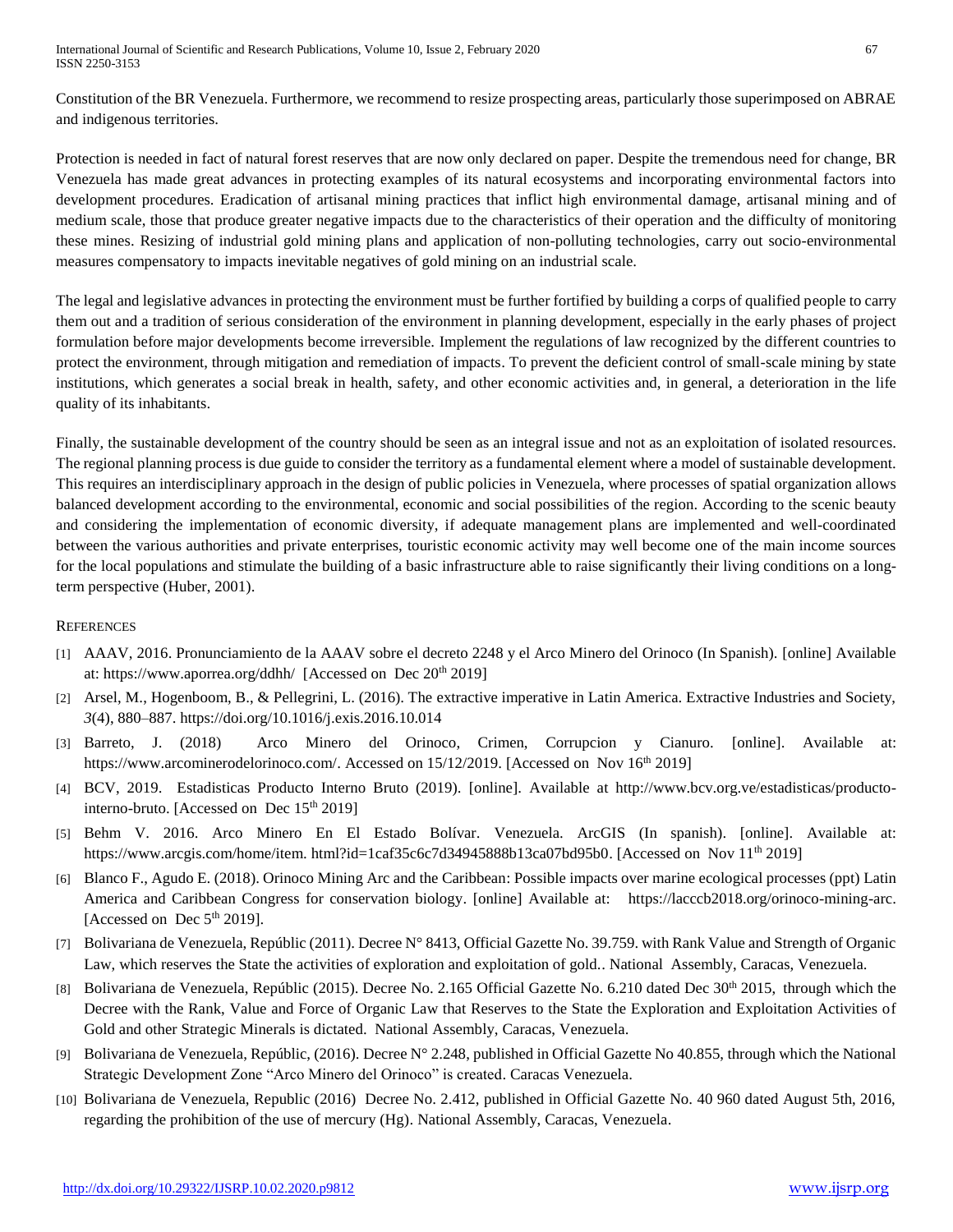- [11] Carrere, R. (2004). Minería: Impactos sociales y ambientales. [online]. Available at [http://www.wrm.org.uy/oldsite/deforestacion/mineria/texto.pdf.](http://www.wrm.org.uy/oldsite/deforestacion/mineria/texto.pdf) [Accessed on Dec 5<sup>th</sup> 2019]
- [12] CVG 2004. Corporación Venezolana de Guayana-Electrificación del Caroní CA. La Cuenca del Río Caroní: Una Visión en Cifras. Caracas, Venezuela: CVG-EDELCA, 2004, 1-243.
- [13] Explora, 2018. Una Mirada al Soberano de Sur, entendiendo las implicaciones del Arco Minero (In spanish). 1-18 [online]. Available at https://issuu.com/grupoexplora/docs/1.- edici\_n\_amo\_final\_30\_mayo\_2018 [Accessed on Dec 10<sup>th</sup> 2019]
- [14] Fearnside, P. M. (1990). Environmental Destruction in the Brazilian Amazon. *The Future of Amazonia*, 179–225. https://doi.org/10.1007/978-1-349-21068-8\_8
- [15] Carcia, P., 2018. Impacto Ambiental del arco Minero del Orinoco (In spanish). UCV Oct. 25th 2018. [online]. Available at: [http://acading.org.ve/info/comunicacion/pubdocs/Foro\\_Arco\\_Minero/PRESENTACION\\_OMA.pdf.](http://acading.org.ve/info/comunicacion/pubdocs/Foro_Arco_Minero/PRESENTACION_AMO.pdf) [Accessed on Nov10<sup>th 2019]</sup>
- [16] Gold, B. (2003). Conservación La reserva forestal de Imataca (Venezuela ): Un bosque insustituible en peligro de desaparecer (in spanish), 152–155.
- [17] Gutman, D (2019). La minería sin control pone en riesgo la cuenca del río Orinoco (In Spanish). [online]. Available at: [http://www.ipsnoticias.net/2018/07/la-mineria-sin-control-pone-riesgo-la-cuenca-del-rio-orinoco/.](http://www.ipsnoticias.net/2018/07/la-mineria-sin-control-pone-riesgo-la-cuenca-del-rio-orinoco/) [Accessed on Nov 7<sup>th</sup> 2019]
- [18] Hilson, G. (2000). Sustainable development policies in Canada's mining sector: An overview of government and industry efforts. Environmental Science and Policy, 3(4), 201–211. https://doi.org/10.1016/S1462-9011(00)00086-1
- [19] Huber, O. (2001). Conservation and environmental concerns in the Venezuelan Amazon, 1627–1643.
- [20] INE (2011), National Insitute of Statistic Bolivariana de Venezuela. (2011), Informe Geoambiental Bolivar. (in Spanish). [online]. Available at: [http://www.ine.gov.ve/documentos/Ambiental/PrincIndicadores/pdf/Informe\\_Geoambiental\\_Bolivar.pdf.](http://www.ine.gov.ve/documentos/Ambiental/PrincIndicadores/pdf/Informe_Geoambiental_Bolivar.pdf) [Accessed on Dec 15<sup>th</sup> 2019]
- [21] LACA. (2018). Declaración del LACCCB 2018. Implicaciones regionales del Arco Minero del Orinoco, 4. [online]. Available at: http://www.conbio.org info. [Accessed on Dec  $8<sup>th</sup> 2019$ ]
- [22] Lander, E. (2016). La implosión de la Venezuela rentista. Rosa Luxemburg, 1–23. [online]. Available at http://www.rosalux.org.ec/es/52-actividades/eventos-lo-mas-reciente/918-la-implosión-de-la-venezuela-rentista.html. [Accessed on Dec  $5<sup>th</sup> 2019$ ]
- [23] Lozada, J., & Arends, E. (2000). Aspectos ambientales de los diferentes tipos de minería de oro, desarrollados en la reserva forestal Imataca (In spanish). Revista Forestal Latino-Americana, 15(27), 81–99.
- [24] Lozada, José. (2017). Mitos y Leyendas Relacionados con el Arco Minero En La Guayana Venezolana (In spanish). 9. 478-485
- [25] Mansutti-rodriguez, A. (2000). Diagnóstico de los conflictos socio ambientales en Imataca: Líneas estratégicas de un programa para el resgüardo y la consolidación de los asentamientos humanos ubicados en la Rese..., (May). [https://doi.org/10.13140/RG.2.2.20383.46244.](https://doi.org/10.13140/RG.2.2.20383.46244) Accessed on 12/10/2019
- [26] Martiz, M. (2019). La Sangrienta fiebre del Oro (In Spanish). [online]. Available at: [https://static1.squarespace.com/static/59ece4196f4ca3771ef086ff/t/5d07f4971649cb0001cabe25/1560802476848/Mineria\\_Transp](https://static1.squarespace.com/static/59ece4196f4ca3771ef086ff/t/5d07f4971649cb0001cabe25/1560802476848/Mineria_Transparencia.pdf) [arencia.pdf.](https://static1.squarespace.com/static/59ece4196f4ca3771ef086ff/t/5d07f4971649cb0001cabe25/1560802476848/Mineria_Transparencia.pdf) [Accessed on Nov  $25<sup>th</sup> 2019$ ]
- [27] Mensah, A. K., Owusu, O., Kissi, E., Mensah, A. K., Mahiri, I. O., Mireku, O. D., … Kissi, E. A. (2015). Environmental Impacts of Mining: A Study of Mining Communities in Ghana A quantitative Assessment of the Mass Cocoa Spraying Exercise (CODAPEC) in Ghana View project Effects of Biochar and Compost Application on Some Soil Properties, Growth and Yield of M. *Applied Ecology and Environmental Sciences*, *3*(3), 81–94. https://doi.org/10.12691/aees-3-3-3
- [28] MPPDME. (2017) Ministerio del Poder Popular para Desarrollo Minero Ecológico,(In Spanish). Por Una Minería Responsable. Caracas, Caracas, Caracas, Venezuela. [online]. Available at: [http://www.desarrollominero.gob.ve/wpcontent/uploads/2018/04/Porunamineriaresponsable\\_Ijornadastecnologicasdeloro.pdf.](http://www.desarrollominero.gob.ve/wpcontent/uploads/2018/04/Porunamineriaresponsable_Ijornadastecnologicasdeloro.pdf) [Accessed on Dec 9<sup>th</sup> 2019]
- [29] MPPDME. (2018) Ministry of People's Power for Ecological Mining Development. Responsible Mining in Venezuela. [online]. Available at: [http://desarrollominero.gob.ve/catalogo-minero-venezolano/.](http://desarrollominero.gob.ve/catalogo-minero-venezolano/) [Accessed on Nov 15<sup>th</sup> 2019]
- [30] MPPC, (2019) Ministerio del Poder Popular para las Comunas y los Movimientos Sociales, Presidente Maduro Aprobó El Plan Sectorial Minero 2019-2025 (In Spanish). [online]. Rerieved from: [https://www.mpcomunas.gob.ve/2019/06/06/presidente](https://www.mpcomunas.gob.ve/2019/06/06/presidente-maduro-aprobo-el-plan-sectorial-minero-2019-2025/)[maduro-aprobo-el-plan-sectorial-minero-2019-2025/.](https://www.mpcomunas.gob.ve/2019/06/06/presidente-maduro-aprobo-el-plan-sectorial-minero-2019-2025/) [Accessed on Dec 7<sup>th</sup> 2019]